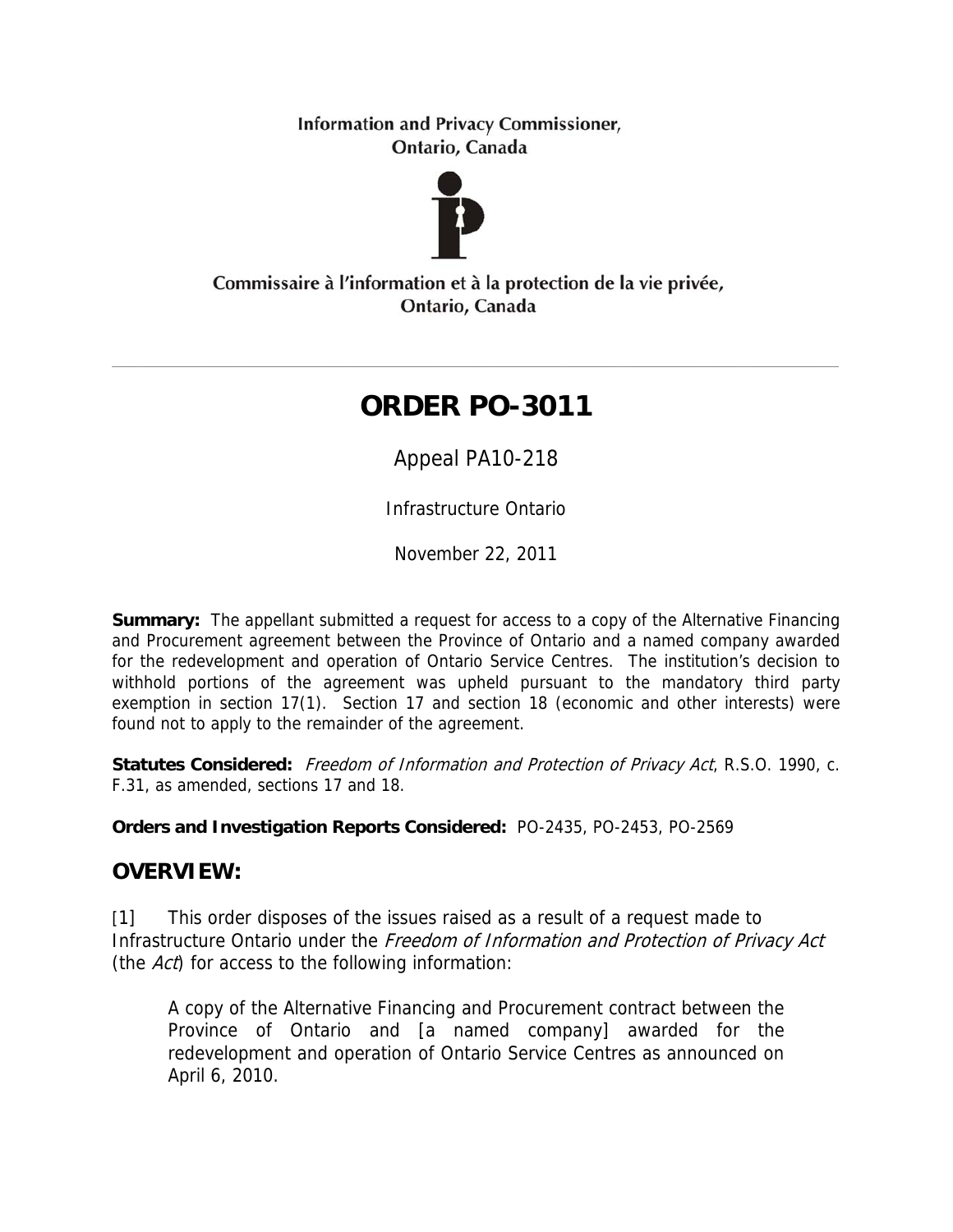[2] Infrastructure Ontario responded to the requester, advising that, pursuant to section 22 of the Act, the above agreement was published on Infrastructure Ontario's website. A link to the on-line agreement was provided.

[3] That decision was then appealed to this office on the basis that the whole agreement is not publicly available. Specifically, the appellant indicated that a large part of the agreement posted on the website had been redacted.

[4] At the outset of this appeal, Infrastructure Ontario issued a revised decision. In that decision, Infrastructure Ontario advised that access to the redacted portions of the agreement were denied pursuant to the exemptions at sections 17 (third party information) and 18 (valuable government information; economic and other interests) of the Act.

[5] During the course of mediation, the mediator contacted the company named in the request (the affected party) in order to determine if they would consent to the release of any additional information. This consent was not obtained. However, during mediation, Infrastructure Ontario advised that they are no longer relying on section 17 of the Act. As a result, only the affected party relies on section 17.

[6] With respect to the section 18 of the Act, Infrastructure Ontario advised that they are relying on subsections  $18(1)(a)$ ,  $18(1)(c)$ ,  $18(1)(d)$ , and  $18(1)(e)$  of the Act in denying access to the records.

[7] The appellant agreed to review the Table of Contents of the agreement in order to identify the parts of the agreement that he was specifically seeking to obtain. Following this review, the appellant narrowed the scope of the appeal to six schedules appended to the agreement. Specifically, the appellant advised that he is seeing access to Schedules 13, 14, 16, 29, 30 and 31 in their entirety.

[8] The matter then moved to the adjudication stage of the process. I sought, and received representations from Infrastructure Ontario, the appellant and the affected party. Representations were shared in accordance with the IPC's Code of Procedure's Practice Direction Number 7. In their representations, Infrastructure Ontario withdrew its claim under section 18(1)(e).

[9] In this order, I conclude that sections  $17(1)(a)$  and (c) apply to exempt portions of the record from disclosure, and that sections 18(1)(a), (c) and (d) do not apply to the remaining portions of the record, which must therefore be disclosed.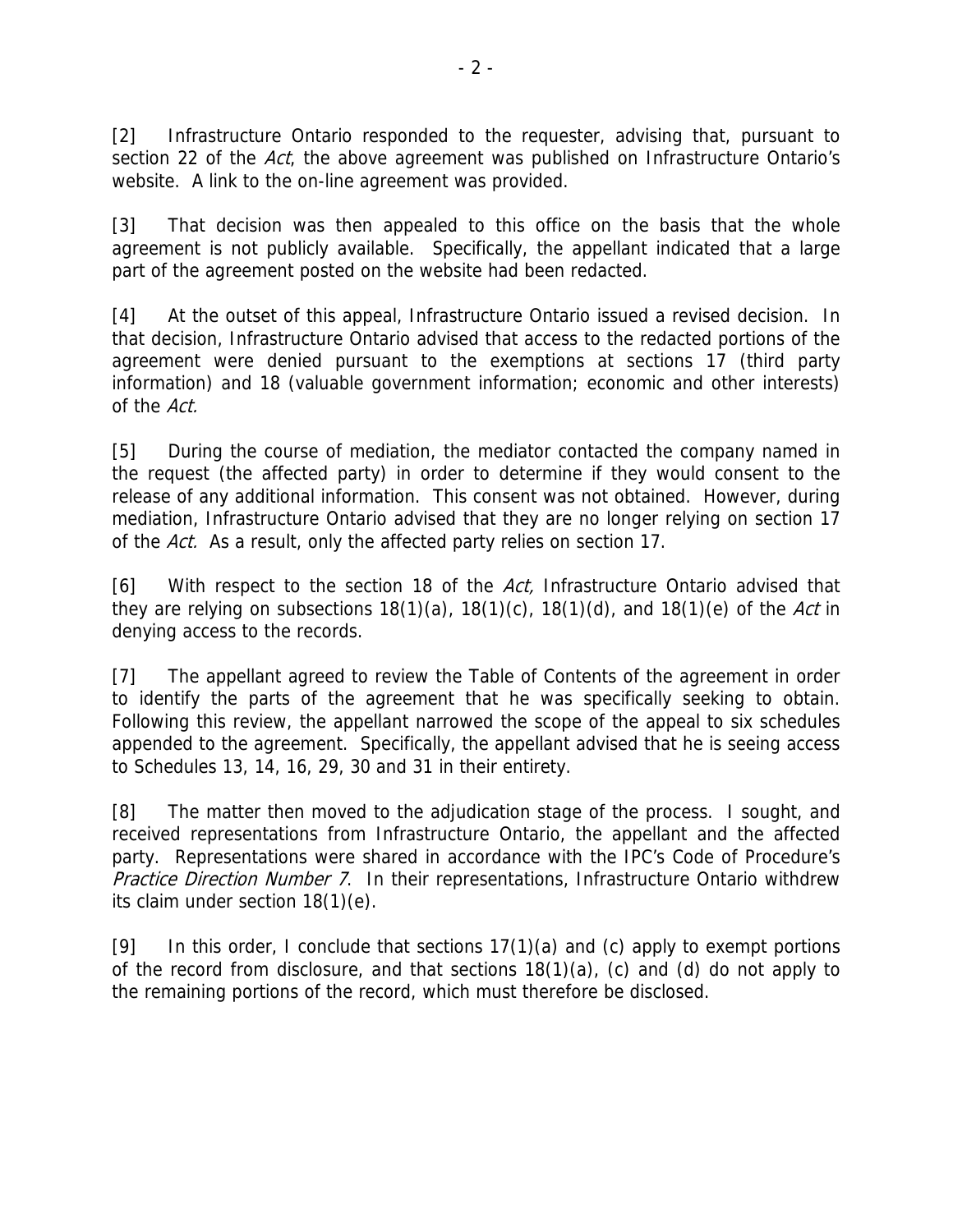### **RECORDS:**

[10] At issue in this appeal are all or parts of Schedules 13, 14, 16, 29, 30 and 31 of the Alternative Financing and Procurement contract.

## **ISSUES:**

- Issue A: Does the third party information exemption at section 17(1) apply to the records?
- Issue B: Do the valuable government information/economic and other interests exemptions at sections 18(1)(a), (c), and (d) apply to the records?

### **DISCUSSION:**

#### **BACKGROUND**

[11] In 2006, the Ontario Government created Infrastructure Ontario, which is a Crown agency responsible for delivering public infrastructure improvements to Ontario. Infrastructure Ontario uses a model called Alternative Financing and Procurement (AFP) in which the public sector establishes the purpose and scope of a project, while the construction work is financed and carried out by the private sector.

[12] There are 23 service centres located on Highways 400 and 401 owned by the province as represented by the Ministry of Transportation (MTO). In late 2007, Infrastructure Ontario and MTO started a procurement process to select a single operator to redevelop all 23 service centre sites. The redeveloped sites would offer standard services and amenities to the public. After a two year procurement process, the affected party was selected as the successful proponent to upgrade the highway service centres.

[13] The highway service centre project utilizes a design-build-finance-maintain AFP model, in which the private sector bids for the project as defined in a project agreement under a guaranteed fixed price. This model covers a concessionary period that includes both the construction period and the operations period. The successful proponent receives monthly service payments for the term of the service period, commencing after the facility has been built.

[14] The model also involves the creation of a special purpose vehicle (e.g., Project Co.) that exists solely for the purpose of financing and delivering the project. A consortium of developers, contractors, facility operators and/or financiers establishes Project Co., which contracts with MTO to design, build, finance and maintain the facilities for the concessionary period. Usually, Project Co. borrows the bulk of the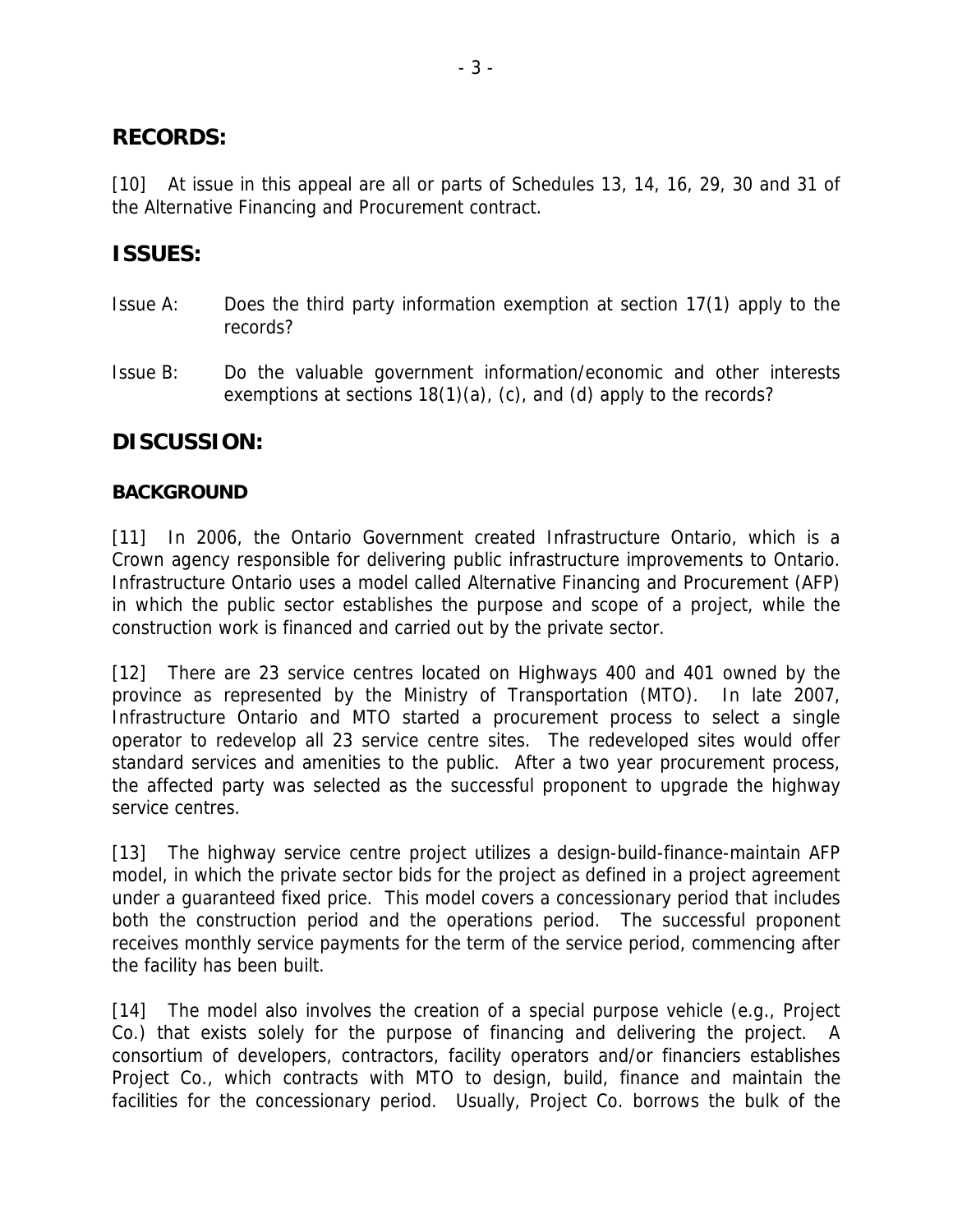funds required to build the facilities and some or all of the consortium members directly invest the residual requirement in the form of equity or ownership interest.

### **A: DOES THE THIRD PARTY INFORMATION EXEMPTION AT SECTION 17(1) APPLY TO THE RECORDS?**

[15] In their representations, the third party claims that section 17(1) applies to the records at issue in this appeal with the exception of the following information:

- Schedule 13: sections  $6.4(c)$ ,  $6.5(b)$  and  $(c)$ ;
- Schedule 14: references to [a category] in sections  $1(b)$ ,  $1(g)$ ,  $1(p)$ ,  $1(bb)$ and  $3(a)$ ;
- Schedule 15: sections  $1(q)$  and  $1(aa)$ ;
- Schedule 29: sections 3.4, 3.13, 4.2(4) and appendix 1 [name of individual]

[16] Therefore, the above information is no longer at issue with respect to section 17(1), but will be considered under Infrastructure Ontario's section 18 exemption claim, below.

[17] The affected party claims that sections 17(1)(a) and (c) apply. These sections state:

A head shall refuse to disclose a record that reveals a trade secret or scientific, technical, commercial, financial or labour relations information, supplied in confidence implicitly or explicitly, where the disclosure could reasonably be expected to,

- (a) prejudice significantly the competitive position or interfere significantly with the contractual or other negotiations of a person, group of persons, or organization;
- (c) result in undue loss or gain to any person, group, committee or financial institution or agency; or

[18] Section 17(1) is designed to protect the confidential "informational assets" of businesses or other organizations that provide information to government institutions.<sup>1</sup>

<sup>1</sup> <sup>1</sup> Boeing Co. v. Ontario (Ministry of Economic Development and Trade), [2005] O.J. No. 2851 (Div. Ct.), leave to appeal dismissed, Doc. M32858 (C.A.).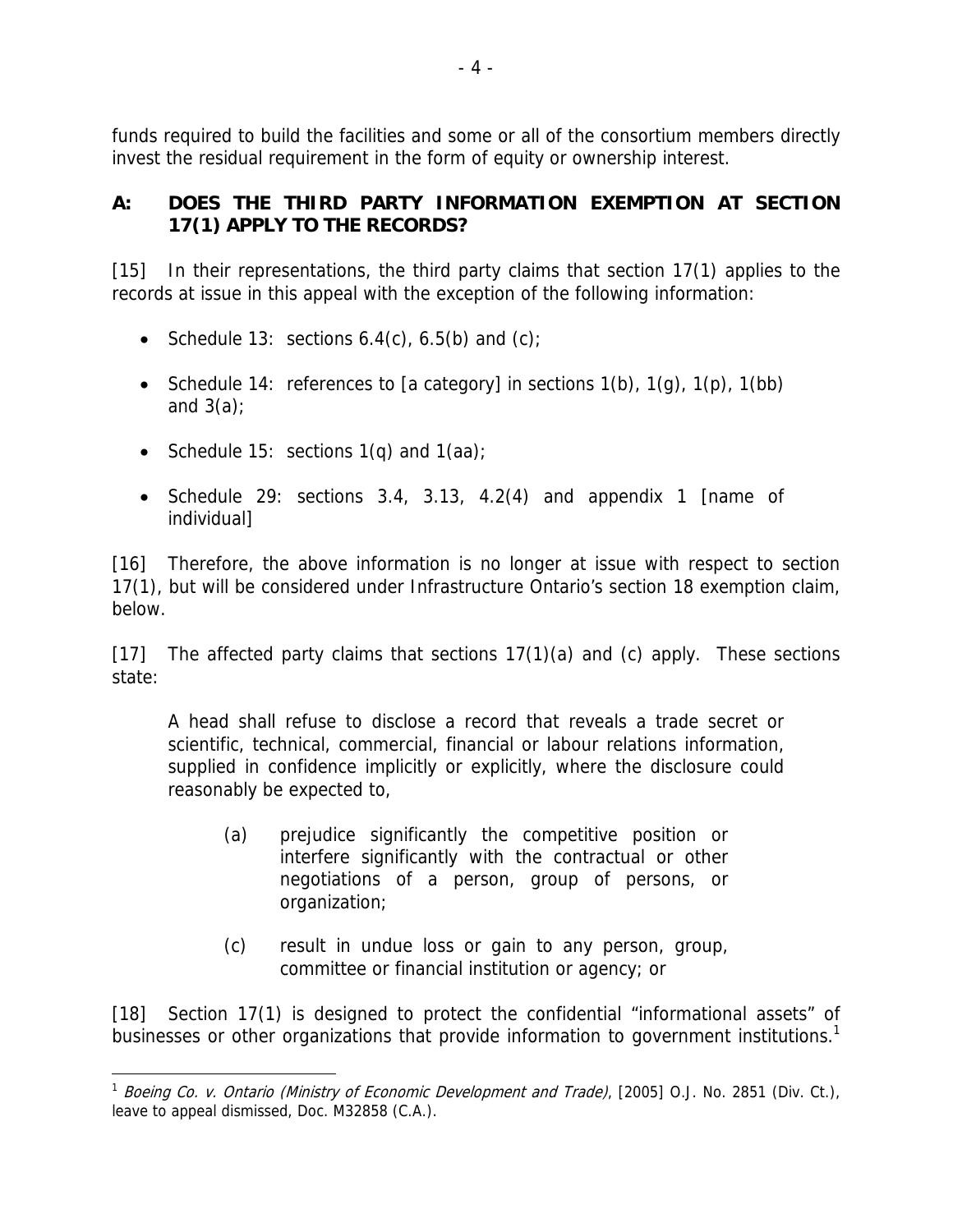Although one of the central purposes of the  $Act$  is to shed light on the operations of government, section 17(1) serves to limit disclosure of confidential information of third parties that could be exploited by a competitor in the marketplace. $2$ 

[19] For section 17(1) to apply, the institution and/or the third party must satisfy each part of the following three-part test:

- 1. the record must reveal information that is a trade secret or scientific, technical, commercial, financial or labour relations information; and
- 2. the information must have been supplied to the institution in confidence, either implicitly or explicitly; and
- 3. the prospect of disclosure of the record must give rise to a reasonable expectation that one of the harms specified in paragraph (a), (b), (c) and/or (d) of section 17(1) will occur.

[20] Parties who rely on the exemption provided by section  $17(1)$  of the Act share with the institution the onus of proving that this exemption applied to the record or parts of the record.<sup>3</sup> In the circumstances of this appeal, Infrastructure Ontario has withdrawn its reliance on section 17. Consequently, the onus is on the affected party to prove that the section 17(1) exemption applies to the records at issue.

[21] Infrastructure Ontario provided a description of the records, as follows:

- Schedule 13 sets out the capital and concessionary and rent payments between the affected party and the Province pertaining to the project;
- Schedule 14 sets out the pricing of various products serviced at the highway service centre locations;
- Schedule 16 sets out any compensation payments to the parties based on certain termination events that may occur;
- Schedule 29 sets out the various payments to be made between the parties with respect to the project;
- Schedule 30 is the closing financial model submitted by the affected party during the bid process and which Infrastructure Ontario's evaluation of pricing during the procurement process is based on; and

<sup>2</sup> Orders PO-1805, PO-2018, PO-2184, MO-1706.

 $3$  Order P-203.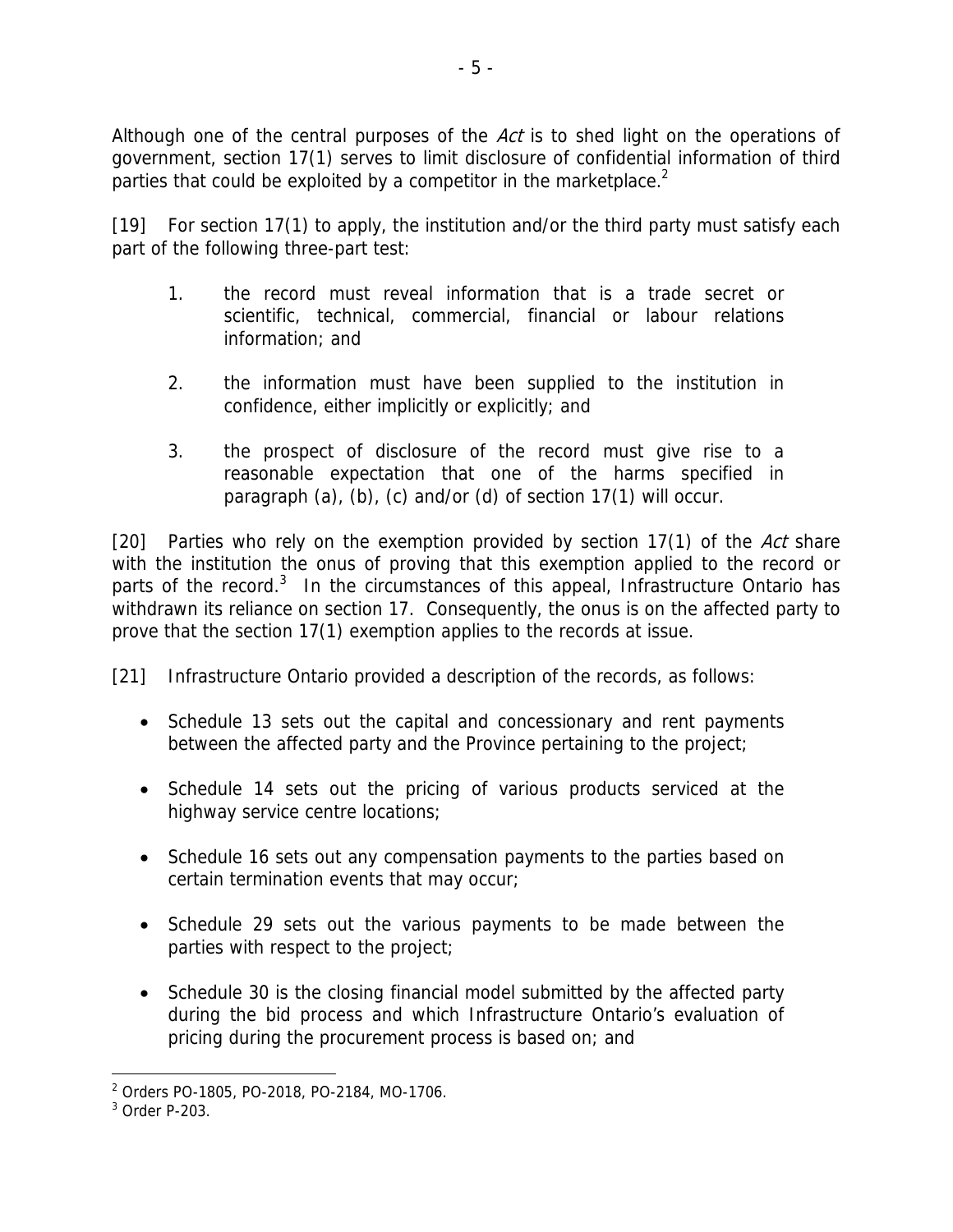• Schedule 31 sets out the payment details regarding any refinancing that may occur with respect to the project.

### **Part 1: type of information**

[22] The affected party submits that the information in the schedules at issue is commercial and/or financial information of or about the affected party. The definition of commercial and financial information as listed in section 17(1) have been discussed in prior orders:

Commercial information is information that relates solely to the buying, selling or exchange of merchandise or services. This term can apply to both profit-making enterprises and non-profit organizations, and has equal application to both large and small enterprises. $4$  The fact that a record might have monetary value or potential monetary value does not necessarily mean that the record itself contains commercial information.<sup>5</sup>

Financial information refers to information relating to money and its use or distribution and must contain or refer to specific data. Examples of this type of information include cost accounting methods, pricing practices, profit and loss data, overhead and operating costs.<sup>6</sup>

[23] The affected party provided detailed descriptions of the information at issue and how that information constitutes financial and/or commercial information. In particular, the affected party states that the information describes the use and distribution of money and forms part of its underlying business model. In addition, the affected party provided detailed descriptions of all of the information at issue, which I am not able to elaborate on, for confidentiality reasons.

[24] I have reviewed the records and agree with the affected party that they contain "commercial" and "financial information", as defined above. The records set out the particulars of capital and concession payments, rent, pricing, compensation on termination, strategic infrastructure investment, the closing financial model and refinancing. These records clearly relate to money and refer to specific data, as well as to the buying and selling of services.

[25] Therefore, I find that the records at issue contain "commercial" and "financial information", and that the affected party has satisfied part 1 of the section 17(1) test.

<sup>4</sup> Order PO-2010.

<sup>5</sup> Order P-1621.

<sup>6</sup> Order PO-2010.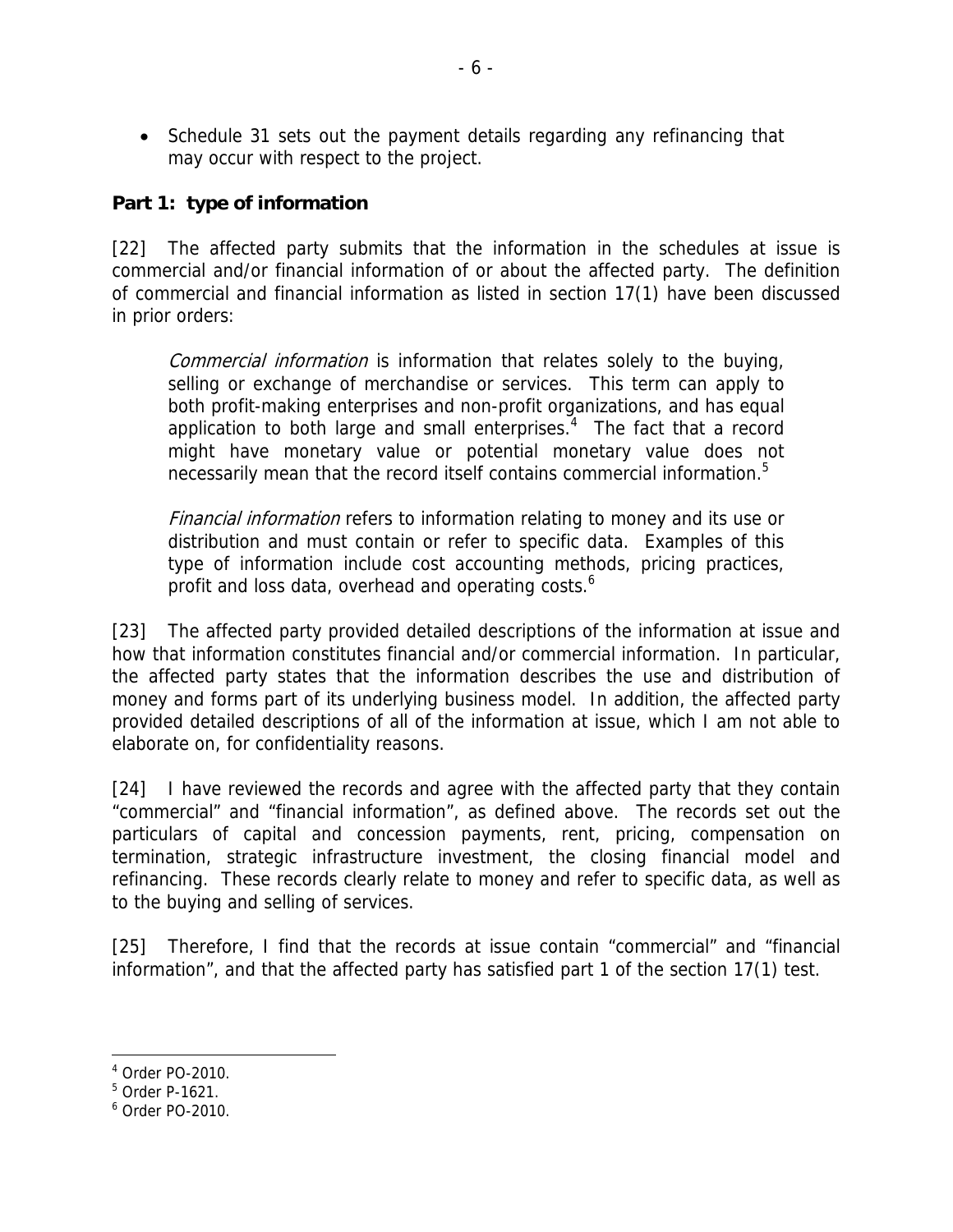#### **Part 2: supplied in confidence**

### **Supplied**

[26] The requirement that it be shown that the information was "supplied" to the institution reflects the purpose in section 17(1) of protecting the informational assets of third parties.<sup>7</sup>

[27] Information may qualify as "supplied" if it was directly supplied to an institution by a third party, or where its disclosure would reveal or permit the drawing of accurate inferences with respect to information supplied by a third party.<sup>8</sup>

[28] The contents of a contract involving an institution and a third party will not normally qualify as having been "supplied" for the purpose of section 17(1). The provisions of a contract, in general, have been treated as mutually generated, rather than "supplied" by the third party, even where the contract is preceded by little or no negotiation or where the final agreement reflects information that originated from a single party.<sup>9</sup>

[29] There are two exceptions to this general rule which are described as the "inferred disclosure" and "immutability" exceptions. The "inferred disclosure" exception applies where disclosure of the information in a contract would permit accurate inferences to be made with respect to underlying non-negotiated confidential information supplied by the affected party to the institution. The "immutability" exception applies to information that is immutable or is not susceptible of change, such as the operating philosophy of a business, or a sample of its products. In addition, the onus is on the party resisting disclosure to show immutability.<sup>10</sup>

[30] The affected party submits that all of the information at issue was either directly supplied by the affected party to Infrastructure Ontario or that components of the affected party's underlying business model, such as pricing, rental amounts, gain/sale price, pricing assumptions, margins on sales, capital costs of construction, construction time frame and targets, expected sales revenue, equity level, internal right of return and lending arrangements, can be inferred from the information at issue. The information the affected party states was directly supplied is as follows:

 $7$  Order MO-1706.

<sup>8</sup> Orders PO-2020, PO-2043.

<sup>&</sup>lt;sup>9</sup> This approach was approved by the Divisional Court in *Boeing Co. v. Ontario (Ministry of Economic* Development and Trade), cited above. See also Orders PO-2018, MO-1706, PO-2496, upheld in Grant Forest Products Inc. v. Caddigan, [2008] O.J. No. 2243 and PO-2497, upheld in Canadian Medical Protective Association v. John Doe, [2008] O.J. No. 3475 (Div. Ct.).

<sup>&</sup>lt;sup>10</sup> Orders MO-1706, PO-2384, PO-2435, PO-2497 upheld in *Canadian Medical Protective Association v.* John Doe (cited above); Canadian Medical Protective Association v. Loukidelis, (2008) CanLII 45005 (ON S.C.D.C.).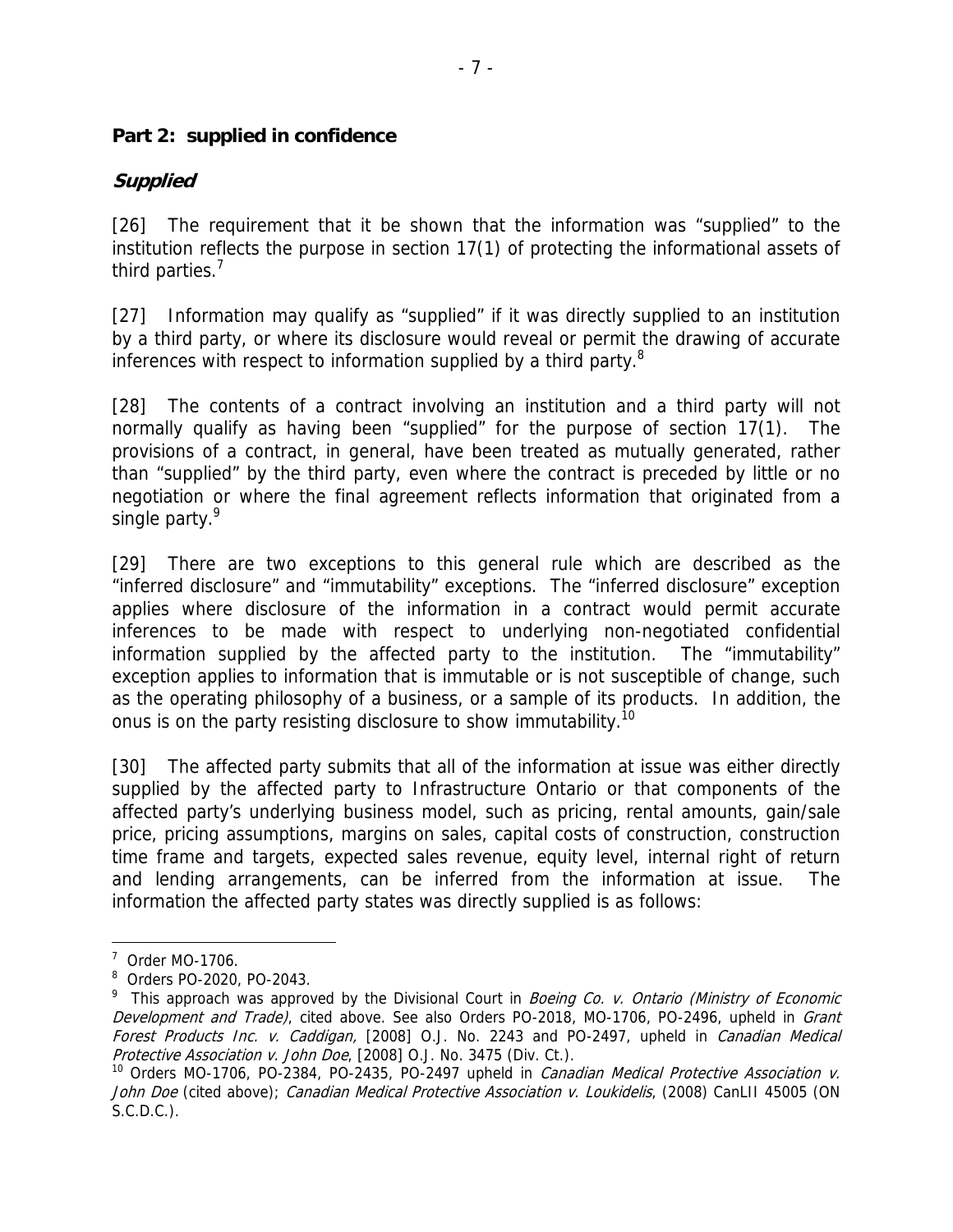- Schedule 13 section 1.1(d), which is the rate of return; Appendix A, which are assumptions on sales and the business model; Appendix C, which is a chart illustrating its methodology in calculating the percentage of rent;
- Schedule 29 section 1.5, which is the construction loan amount; sections 1.7 and 3.7(5), which are the affected party's financing costs; section 1.16, which is the affected party's initial equity investment;
- Schedule 30 the closing financial model in its entirety;
- Schedule 31 section 1.1(i), which is the affected party's right of return, reflecting the pricing and costing assumptions it made when negotiating the agreement; and Appendix A, which is the affected party's lending arrangements with third parties.

[31] The affected party also argues that the information that was not directly supplied, if disclosed, would allow a reasonably informed observer to draw accurate inferences about underlying confidential information that was supplied by the affected party, that is, about information not expressly contained in the contract. The affected party provided further information on this issue in the confidential portions of their representations, which will not be reproduced in this order.

[32] The appellant did not make representations on the issue of whether the information was "supplied" to Infrastructure Ontario.

[33] As previously stated, Infrastructure Ontario submits that Schedule 30, the Closing Financial Model, was submitted by the affected party during the bid process. Infrastructure Ontario based its evaluation of pricing during the procurement process pricing on this schedule.

[34] In Order PO-2435, I addressed the issue of whether information provided by one party but incorporated into a contract was "supplied". In that order, the Ministry acknowledged that the records at issue in that appeal were contracts, but explained why it believed they still qualify as "supplied", stating:

Although the Record … consists of contacts, the per diem information in the Appendices of each of these contracts was not a negotiated item.… Proposals submitted by potential vendors in response to government RFPs are not negotiated; a vendor's per diem rates in particular, as contained in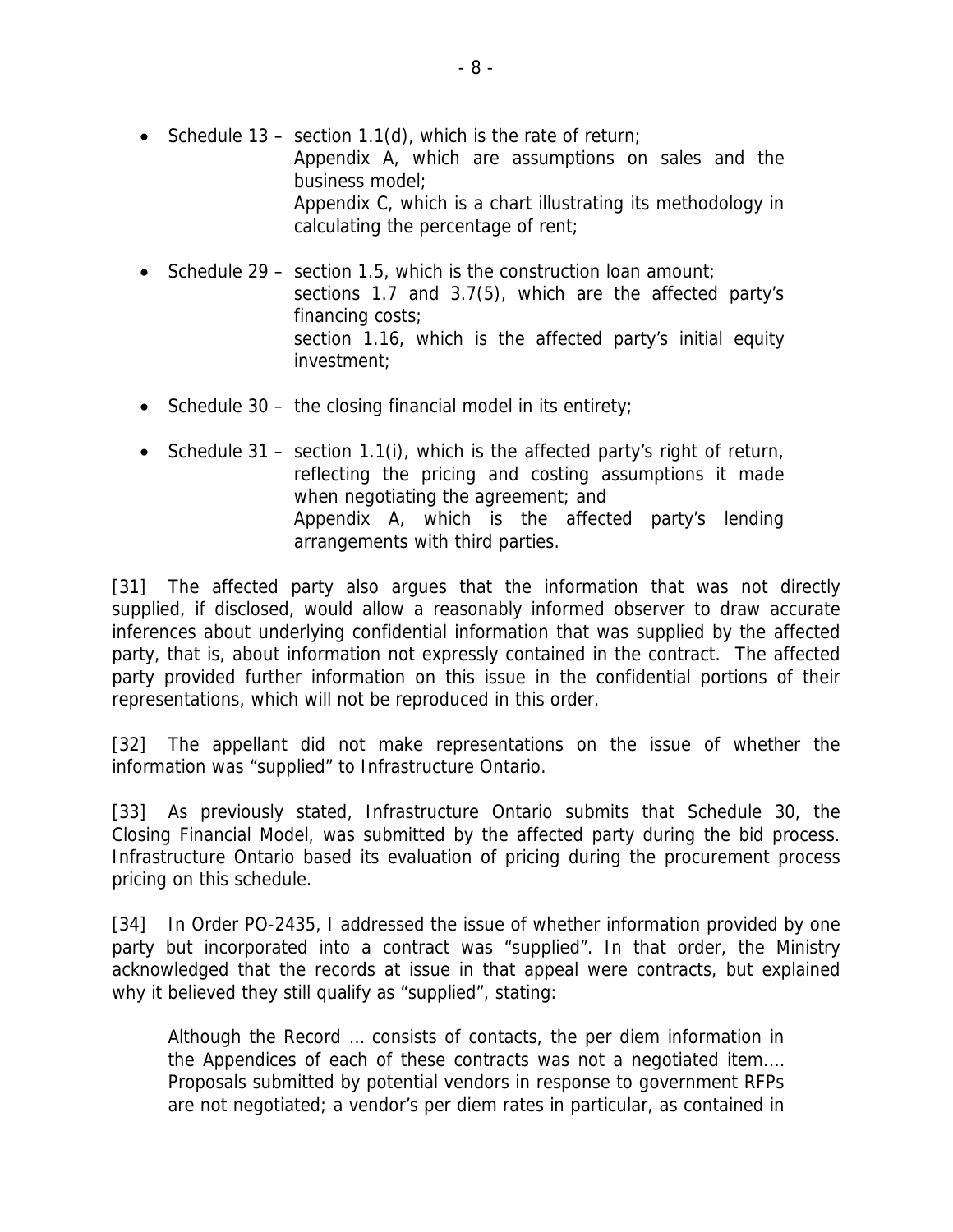their proposals, cannot be a negotiated item. The Ministry either accepts or rejects the proposal in its entirety.

[35] I rejected that approach to part two of the test, and stated:

As in Order MO-1706, just because [the terms of a contract] may substantially reflect the terms of the RFP, it does not necessarily follow that they were "supplied" by the third parties within the meaning of section 17(1).

The Ministry's position suggests that the Government has no control over the per diem rate paid to consultants. In other words, simply because a consultant submitted a particular per diem in response to the RFP released by [the Ministry], the Government is bound to accept that per diem. This is obviously not the case. If a bid submitted by a consultant contains a per diem that is judged to be too high, or otherwise unacceptable, the Government has the option of not selecting that bid and not entering into [an agreement] with that consultant. To claim that this does not amount to negotiation is, in my view, incorrect. The acceptance or rejection of a consultant's bid in response to the RFP released by [the Ministry] is a form of negotiation. In addition, the fact that the negotiation of an acceptable per diem may have taken place as part of [the Ministry] process cannot then be relied upon by the Ministry … to claim that the per diem amount was simply submitted and was not subject to negotiation.

It is also important to note that the per diem does not represent a fixed underlying cost, but rather, it is the amount being charged by the contracting party for providing a particular individual's services.

Further, upon close examination of each of [these agreements], I find that in fact the proposal of terms by each third party and then the transfer of those terms into a full contract which adds a number of significant further terms and which was then read and signed by both parties, indicates that the contents of this contract were subject to negotiation. For this reason, I find that its constituent terms do not fall into the "inferred disclosure" or "immutability" exceptions.

[36] I have carefully examined the agreement at issue. In my view, the majority of the agreement, including the information contained in the schedules, is the end product of a negotiation process, and sets out mutually agreed upon terms. The parties chose to incorporate these terms into the agreement entered into between them. The agreement also clearly refers to all of the schedules as being incorporated into and forming part of the agreement. In doing so, the records cannot be considered to have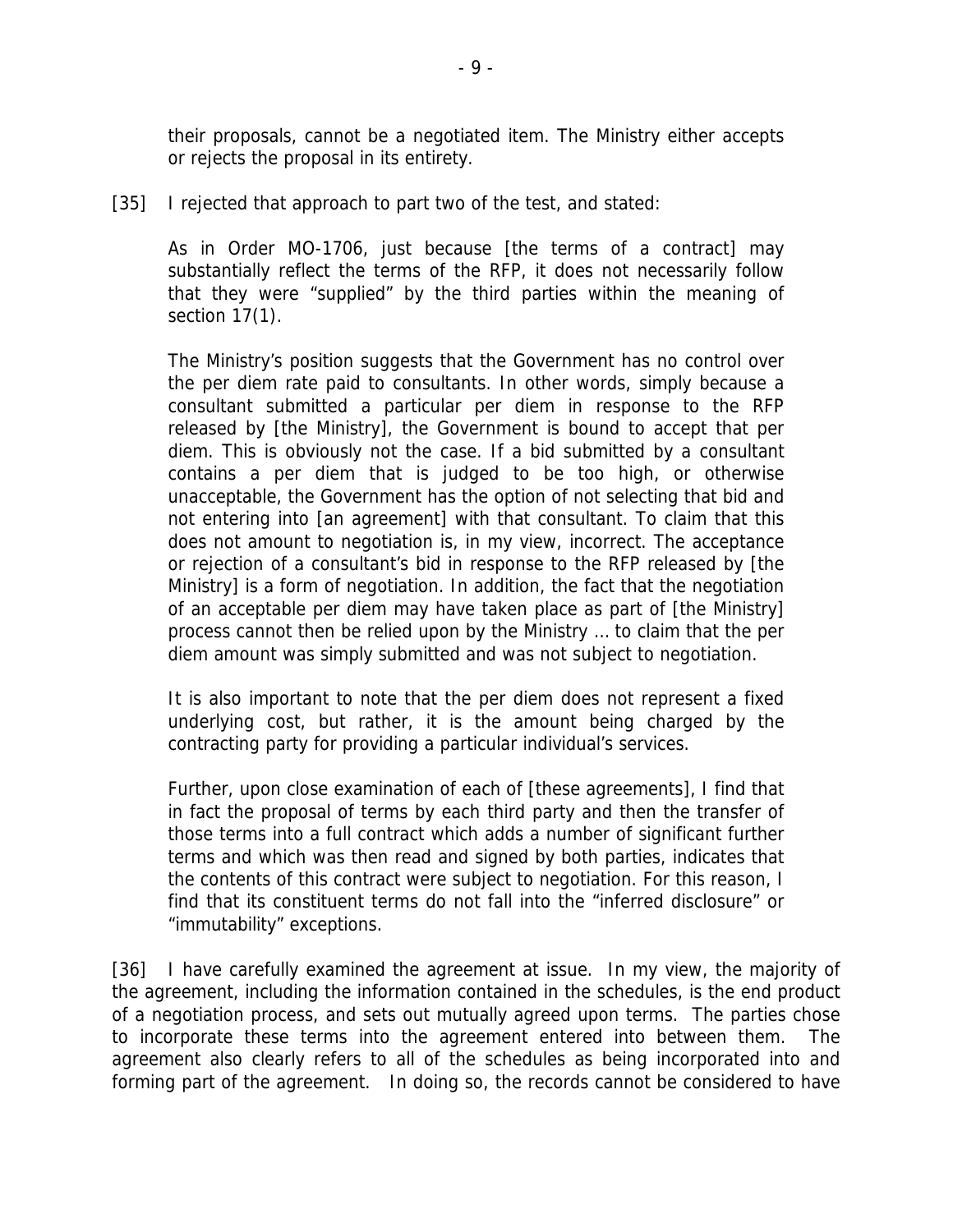been "supplied" by the affected party. They constitute the agreed, negotiated terms of the agreement.

[37] However, I have also carefully reviewed the agreement to determine whether any portions of the schedules were "supplied" as claimed by the affected party. On my careful review of the schedules, I find that some of the information contained in them was "supplied" in that the information was not the result of negotiations between the affected party and Infrastructure Ontario. In particular, I find that the following portions of the schedules were "supplied" by the affected party to Infrastructure Ontario, as they disclose fixed, underlying costs, agreements struck between the affected party and other third parties and/or were not negotiated (and therefore meet the "immutability" exception outlined above):

- Schedule 29 severed portions of the following sections: section 1.5 (construction loan), section 1.7 and 3.75 (affected party's financing costs) and 1.16 (initial equity investment);
- Schedule  $30 -$  the closing financial model; and
- Schedule 31 Appendix A (lending agreements with third parties)

[38] Consequently, only those portions of the records that meet the exceptions above have been "supplied" by the affected party to Infrastructure Ontario. I will now determine whether they were supplied "in confidence".

[39] The remaining information at issue has not met the requirement under the section 17(1) test that it was "supplied" by the affected party to Infrastructure Ontario. It is, therefore, not exempt under section 17(1). However, as Infrastructure Ontario has claimed the exemption at section 18, I will re-visit this information in my section 18 analysis.

### **In confidence**

[40] In order to satisfy the "in confidence" component of part two, the parties resisting disclosure must establish that the supplier had a reasonable expectation of confidentiality, implicit or explicit, at the time the information was provided. This expectation must have an objective basis.<sup>11</sup>

[41] In determining whether an expectation of confidentiality is based on reasonable and objective grounds, it is necessary to consider all the circumstances of the case, including whether the information was:

<sup>1</sup> 11 Order PO-2020.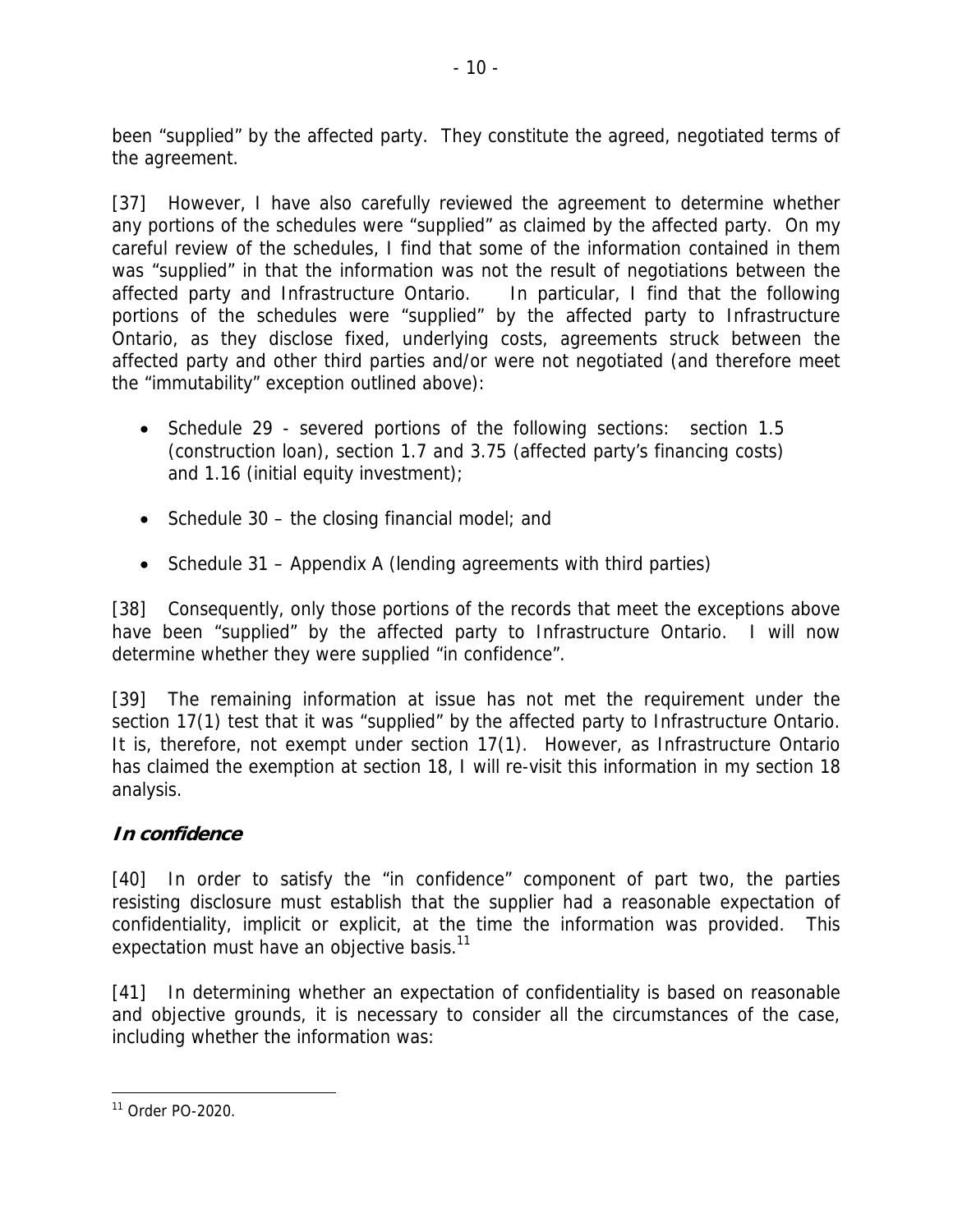- communicated to the institution on the basis that it was confidential and that it was to be kept confidential;
- treated consistently in a manner that indicates a concern for its protection from disclosure by the affected person prior to being communicated to the government organization;
- not otherwise disclosed or available from sources to which the public has access; and
- prepared for a purpose that would not entail disclosure.<sup>12</sup>

[42] The affected party argues that they had a "reasonable, objective and explicit" expectation of confidentiality at the time they supplied information to Infrastructure Ontario. During the RFQ and RFP process, the affected party supplied parts of their business model information to Infrastructure Ontario on the basis that it was confidential and was to be kept confidential. The affected party states that Infrastructure Ontario and the Province acknowledged and agreed to this expectation on more than one occasion.

[43] In addition, the affected party submits that they entered into an early works agreement with Infrastructure Ontario in anticipation of entering into the project agreement. The early works agreement provided that the affected party's internal management processes and procedures are proprietary and confidential information, and are not subject to transfer from the affected party to the Province or to public disclosure by the Province. The project agreement itself states that the Province will not disclose portions of the agreements, which would be exempt from disclosure under section 17(1) of the Act.

[44] The appellant submits that the affected party did not have an expectation of confidentiality based on reasonable and objective grounds, as some financial information pertaining to the contract was disclosed to the public by the Province, for example, the cost of the project, and the respective contributions of the third party and the Province to the cost. The appellant also argues that, given Infrastructure Ontario's stated principles of transparency and openness with contractual agreements based on "clear, comprehensive guidelines and full public disclosure," the affected party should not have had an expectation of confidentiality.

[45] In reply, the affected party reiterates that there was a reasonable, objective and explicit expectation of confidentiality, based on the affected party's knowledge at each stage of the process that Infrastructure Ontario would disclose information contained in the records, unless it would be exempt from disclosure under section 17(1). This

<sup>12</sup> Orders PO-2043, PO-2371, PO-2497.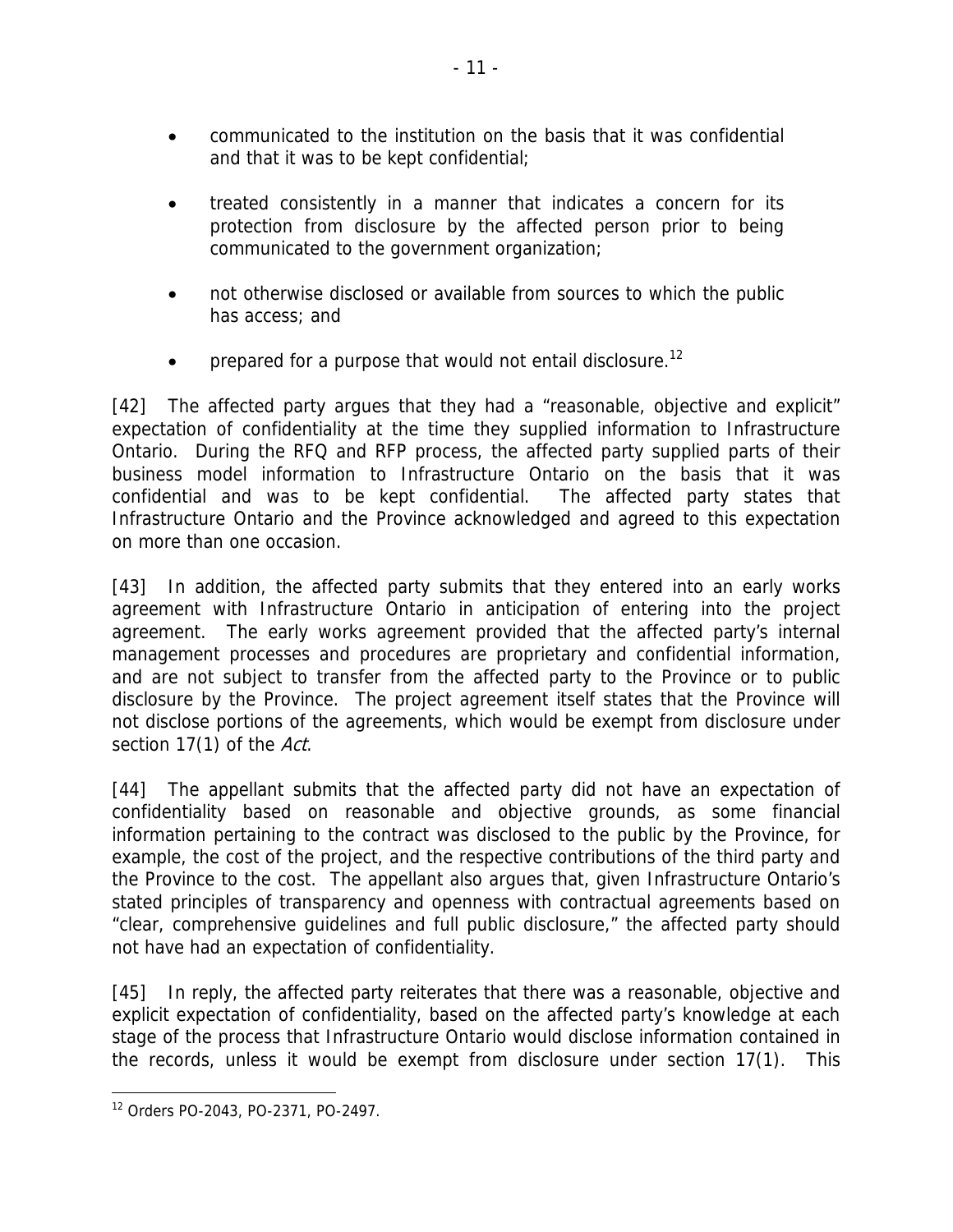knowledge was gained through the early works agreement, the project agreement, and Infrastructure Ontario's disclosure practices, published on their website. The affected party argues that, given its position that this information is exempt under section 17(1), there was an expectation of confidentiality.

[46] I note that the RFP for this project, provided by Infrastructure Ontario, and also found on Infrastructure Ontario's website, advises proponents that the RFP documents and part or parts of any proposal may be required to be disclosed pursuant to the Act.

[47] In Order PO-2453, Adjudicator Catherine Corban considered the application of section 17(1) to a request for a quotation submitted to the Ministry of Natural Resources for air services in and out of a provincial park. Adjudicator Corban referred to several past orders of this office that have found that the inclusion of a notice provision in the record that identifies the Act applying to the information is important evidence in determining the "in confidence" component of part 2 of the test. When a notice provision is present, the onus has been found to rest on the individual bidders to identify the parts of their quotation that contain information they wish to remain in confidence [Orders M-845 and MO-1861].

[48] Adjudicator Steven Faughnan, in Order PO-2371, in dealing with attachments to a contract between the Ontario Science Centre and a third party for exhibit development and design, had this to say about the determination of confidentiality based on the existence and wording of the notice provision in that contract which specifically referred to the application of the Act.

The contractual provision itself recognizes that disclosure of the services set out in the attachments to the contract is a possibility, and that confidentiality is by no means assured. Section 21.1 of the contract allows the Science Centre, not the affected party, to control the dissemination of information it asserts it wishes to protect. Thus the Science Centre, not the affected party, is in control of the confidentiality of the services and confidential information, subject to the terms of the Act (which can, of course, require disclosure).

[49] Adjudicator Faughnan went on to state that neither the Science Centre nor the affected party had offered evidence sufficient for him to find that the undisclosed information had been supplied in confidence.

[50] As previously stated, the RFP itself states that RFP documents may be required to be disclosed under the Act. The final project agreement states that the Province will not disclose portions of the agreement that would be exempt under section 17(1) of the Act.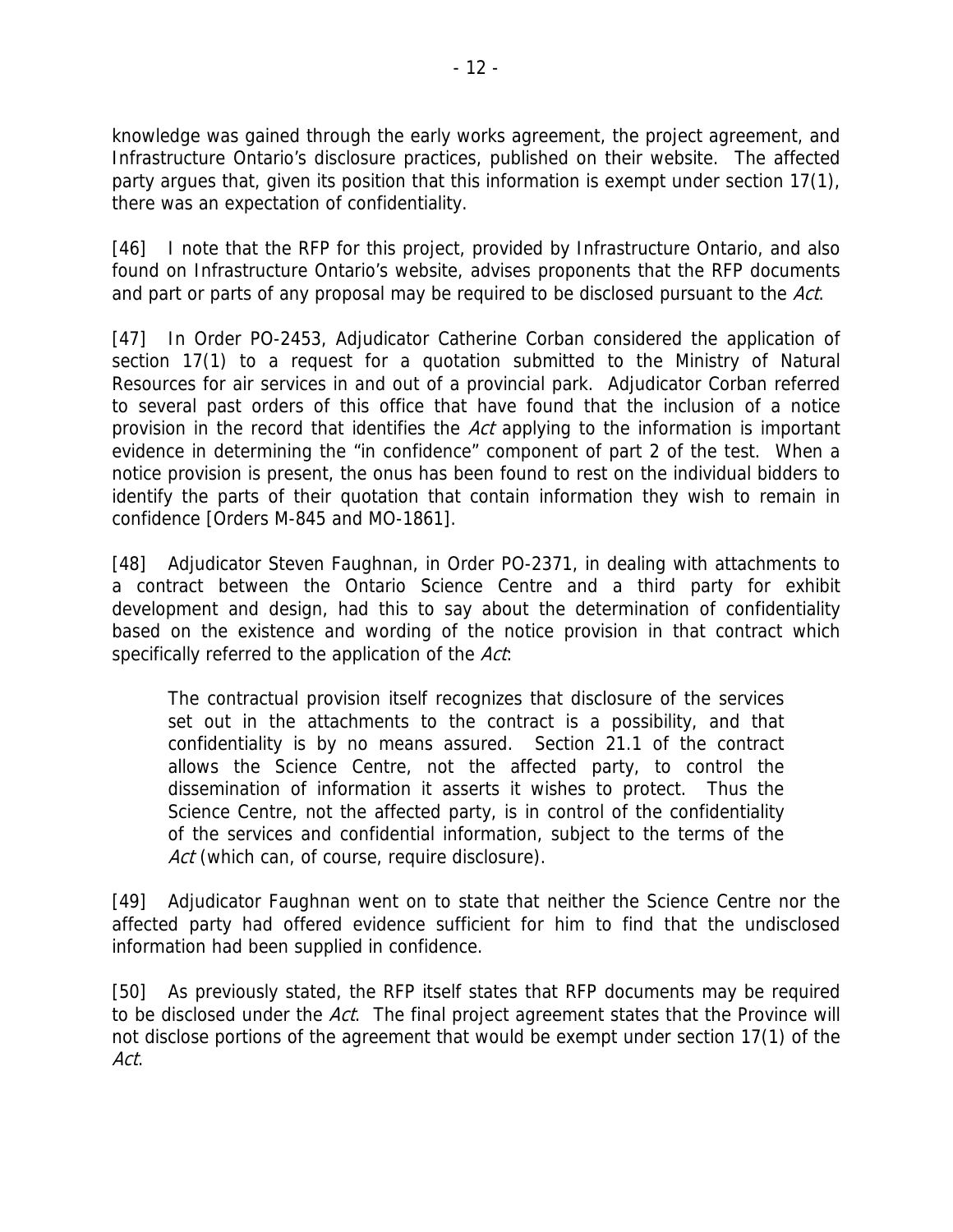[51] Having reviewed the factors above, I find that they weigh in favour of a finding of there being a reasonable basis for the expectation of confidentiality for the limited amount of information that I have found to have been supplied by the affected party to Infrastructure Ontario. I reach this conclusion based on the submissions provided by the affected party, the sensitive, financial nature of the information, and the fact that this information was generated by the affected party separate from any negotiations with Infrastructure Ontario. Accordingly, I find that this information was "supplied in confidence" for the purposes of part 2 of the test under section 17(1).

### **Part 3: harms**

[52] To meet this part of the test, the institution and/or the third party must provide "detailed and convincing" evidence to establish a "reasonable expectation of harm". Evidence amounting to speculation of possible harm is not sufficient.<sup>13</sup>

[53] The failure of a party resisting disclosure to provide detailed and convincing evidence will not necessarily defeat the claim for exemption where harm can be inferred from other circumstances. However, only in exceptional circumstances would such a determination be made on the basis of anything other than the records at issue and the evidence provided by a party in discharging its onus.<sup>14</sup>

[54] The need for public accountability in the expenditure of public funds is an important reason behind the need for "detailed and convincing" evidence to support the harms outlined in section  $17(1).^{15}$ 

[55] Parties should not assume that harms under section 17(1) are self-evident or can be substantiated by submissions that repeat the words of the  $\textit{Act.}^{\text{16}}$ 

### **Section 17(1)(a): prejudice to competitive position and section 17(1)(c): undue loss or gain**

[56] The affected party provided combined representations on sections 17(1)(a) and (c), and I shall proceed on that basis.

[57] The affected party submits that the project with Infrastructure Ontario features many new and unique attributes that it has developed, and that disclosure of this information would lead to a direct negative impact on its ability to compete on other projects, both within and outside Ontario, as competitors would use the affected party's established business knowledge, expertise and experience to its detriment.

<sup>&</sup>lt;sup>13</sup> Ontario (Workers' Compensation Board) v. Ontario (Assistant Information and Privacy Commissioner) (1998), 41 O.R. (3d) 464 (C.A.).

<sup>14</sup> Order PO-2020.

<sup>15</sup> Order PO-2435.

<sup>16</sup> Order PO-2435.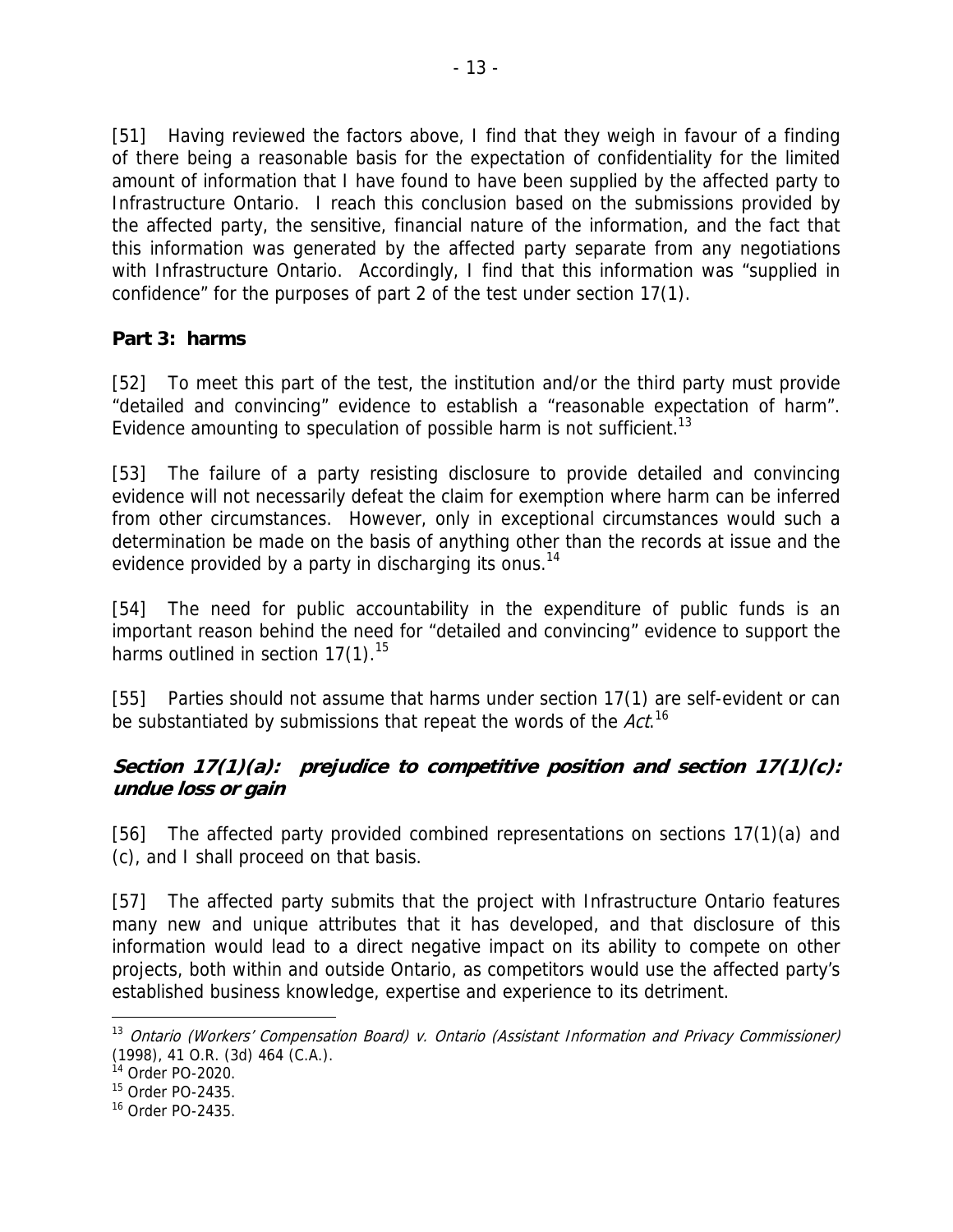In particular, competitors would use the affected party's established financing structures, pricing and other assumptions, rental arrangements, strategies and negotiating outcomes, resulting in undue gain by teaching the competitor how to best and most efficiently develop its own bids. This would result in unfair procurement practices and the affected party would be at a high risk of losing future site opportunities.

[58] In addition, competitors would have insight into the affected party's pricing model and would undercut the affected party's pricing to the consumer, causing undue harm to the affected party.

[59] The affected party also submits that if a competitor were to unfairly win a future site opportunity and subsequently deliver poor service, the affected party would suffer a reputational and economic risk, as a traveler's poor experience at a competitor's service centre would reflect poorly on the affected party and have a negative impact on its revenue generating ability.

[60] The affected party also provided further examples of the harm it would suffer. However, I will not be reproducing those arguments, as they are confidential.

[61] The appellant submits that vague arguments, such as the inference that the release of records would allow competitors to undercut the third party's pricing or that competitors who secure contracts for highway services and provide poor quality of service would undercut the third party's reputation do not constitute detailed or convincing arguments.

[62] I am sufficiently persuaded by the appellant's arguments that disclosure of the information that I have found was supplied in confidence could reasonably be expected to prejudice significantly the competitive position or interfere significantly with the contractual or other negotiations of the affected party, resulting in undue loss to the affected party and gain to other competitors. The appellant's representatives, including the confidential portions, contain sufficiently detailed evidence of harm. I note that the finding of harm relates only to those limited sections of the record that I have found to have been supplied by the affected party to Infrastructure Ontario.

[63] Consequently, I find that section  $17(1)(a)$  and (c) applies to:

- Schedule 29 severed portions of the following sections: section 1.5 (construction loan), section 1.7 and 3.75 (affected party's financing costs) and 1.16 (initial equity investment);
- Schedule 30 the closing financial model; and
- Schedule 31 Appendix A (lending agreements)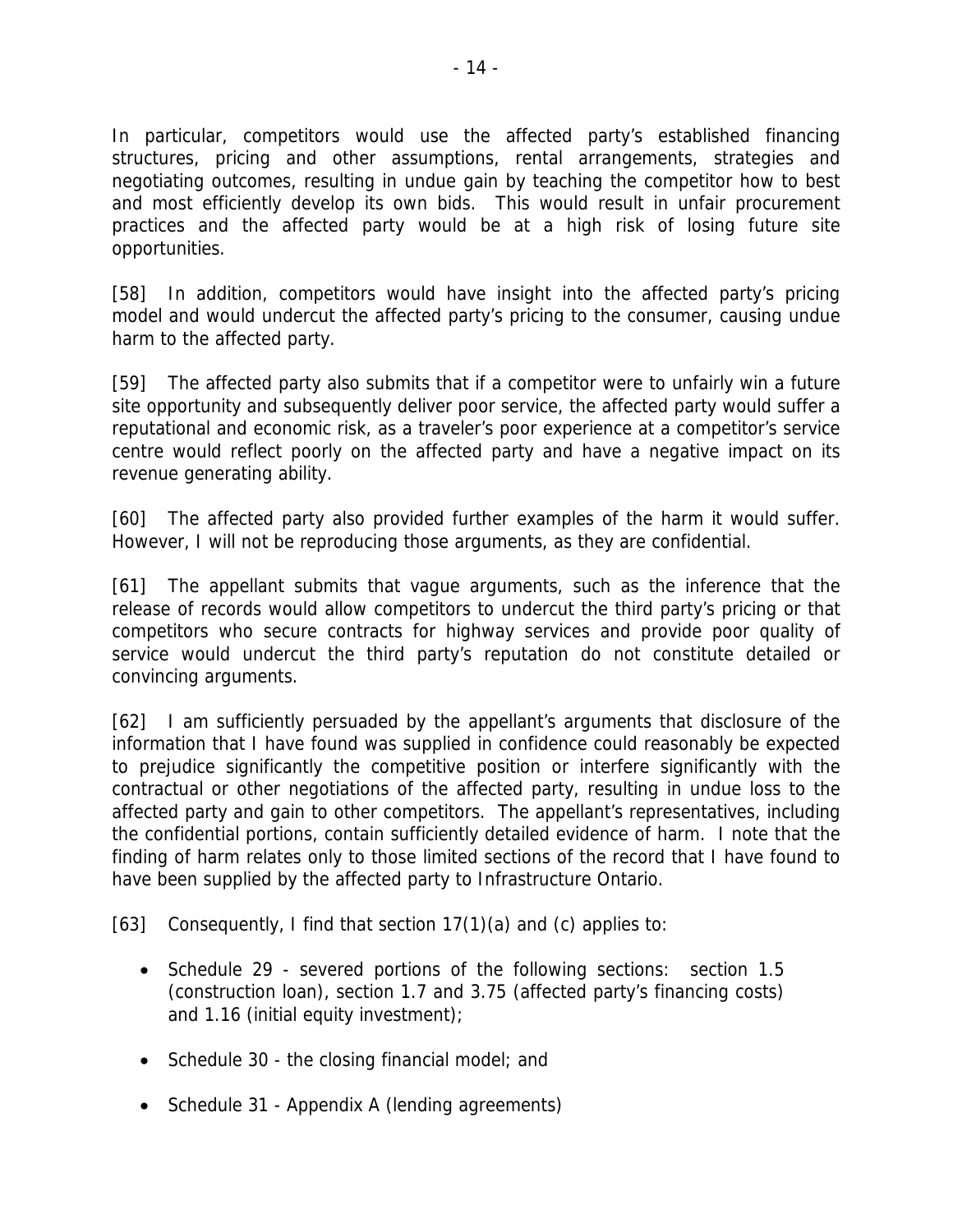[64] These portions of the record are therefore exempt from disclosure.

[65] I will now consider whether sections  $18(1)(a)$ , (c), and (d) apply to the remaining portions of the record that are at issue.

### **B: DO THE VALUABLE GOVERNMENT INFORMATION/ECONOMIC AND OTHER INTERESTS EXEMPTIONS AT SECTIONS 18(1)(a), (c), and (d) APPLY TO THE RECORDS?**

[66] Infrastructure Ontario claims sections  $18(1)(a)$ , (c), and (d) in denying access to the records at issue. The affected party did not make representations on section 18.

 $[67]$  Sections 18(1)(a), (c) and (d) state:

A head may refuse to disclose a record that contains,

(a) trade secrets or financial, commercial, scientific or technical information that belongs to the Government of Ontario or an institution and has monetary value or potential monetary value;

. . .

- (c) information where the disclosure could reasonably be expected to prejudice the economic interests of an institution or the competitive position of an institution;
- (d) information where the disclosure could reasonably be expected to be injurious to the financial interests of the Government of Ontario or the ability of the Government of Ontario to manage the economy of Ontario;

[68] The purpose of section 18 is to protect certain economic interests of institutions. The report entitled Public Government for Private People: The Report of the Commission on Freedom of Information and Individual Privacy 1980, vol. 2 (Toronto: Queen's Printer, 1980) (the Williams Commission Report) explains the rationale for including a "valuable government information" exemption in the Act:

In our view, the commercially valuable information of institutions such as this should be exempt from the general rule of public access to the same extent that similar information of non-governmental organizations is protected under the statute . . . Government sponsored research is sometimes undertaken with the intention of developing expertise or scientific innovations which can be exploited.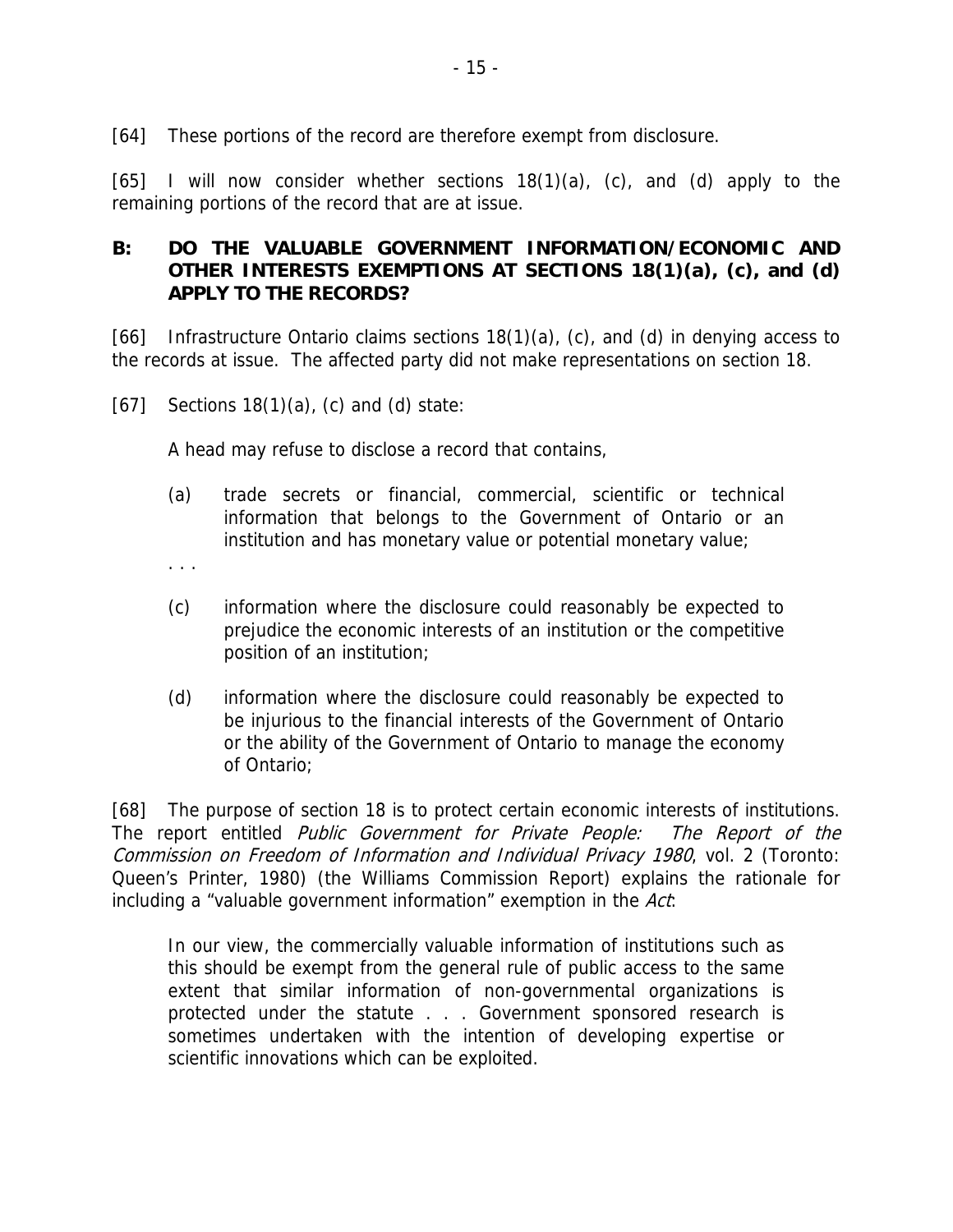[69] For sections 18(1)(c) or (d) to apply, the institution must demonstrate that disclosure of the record "could reasonably be expected to" lead to the specified result. To meet this test, the institution must provide "detailed and convincing" evidence to establish a "reasonable expectation of harm". Evidence amounting to speculation of possible harm is not sufficient.<sup>17</sup>

[70] The need for public accountability in the expenditure of public funds is an important reason behind the need for "detailed and convincing" evidence to support the harms outlined in section 18.<sup>18</sup>

[71] Parties should not assume that harms under section 18 are self-evident or can be substantiated by submissions that repeat the words of the Act.<sup>19</sup>

[72] The fact that individuals or corporations doing business with an institution may be subject to a more competitive bidding process as a result of the disclosure of their contractual arrangements does not prejudice the institution's economic interests, competitive position or financial interests.<sup>20</sup>

### **Section 18(1)(a): information that belongs to government**

[73] For section 18(1)(a) to apply, the institution must show that the information:

- 1. is a trade secret, or financial, commercial, scientific or technical information,
- 2. belongs to the Government of Ontario or an institution, and
- 3. has monetary value or potential monetary value.

### **Part 1: type of information**

[74] Infrastructure Ontario submits that the records contain commercial and financial information. Commercial and financial information, as listed in section 18(1)(a), have been discussed in prior orders:

Financial information refers to information relating to money and its use or distribution and must contain or refer to specific data. Examples of this

<sup>&</sup>lt;sup>17</sup> Ontario (Workers' Compensation Board) v. Ontario (Assistant Information and Privacy Commissioner) (1998), 41 O.R. (3d) 464 (C.A.).

 $18$  Orders MO-1947 and MO-2363.

<sup>19</sup> Order MO-2363.

 $20$  See Orders MO-2363 and PO-2758.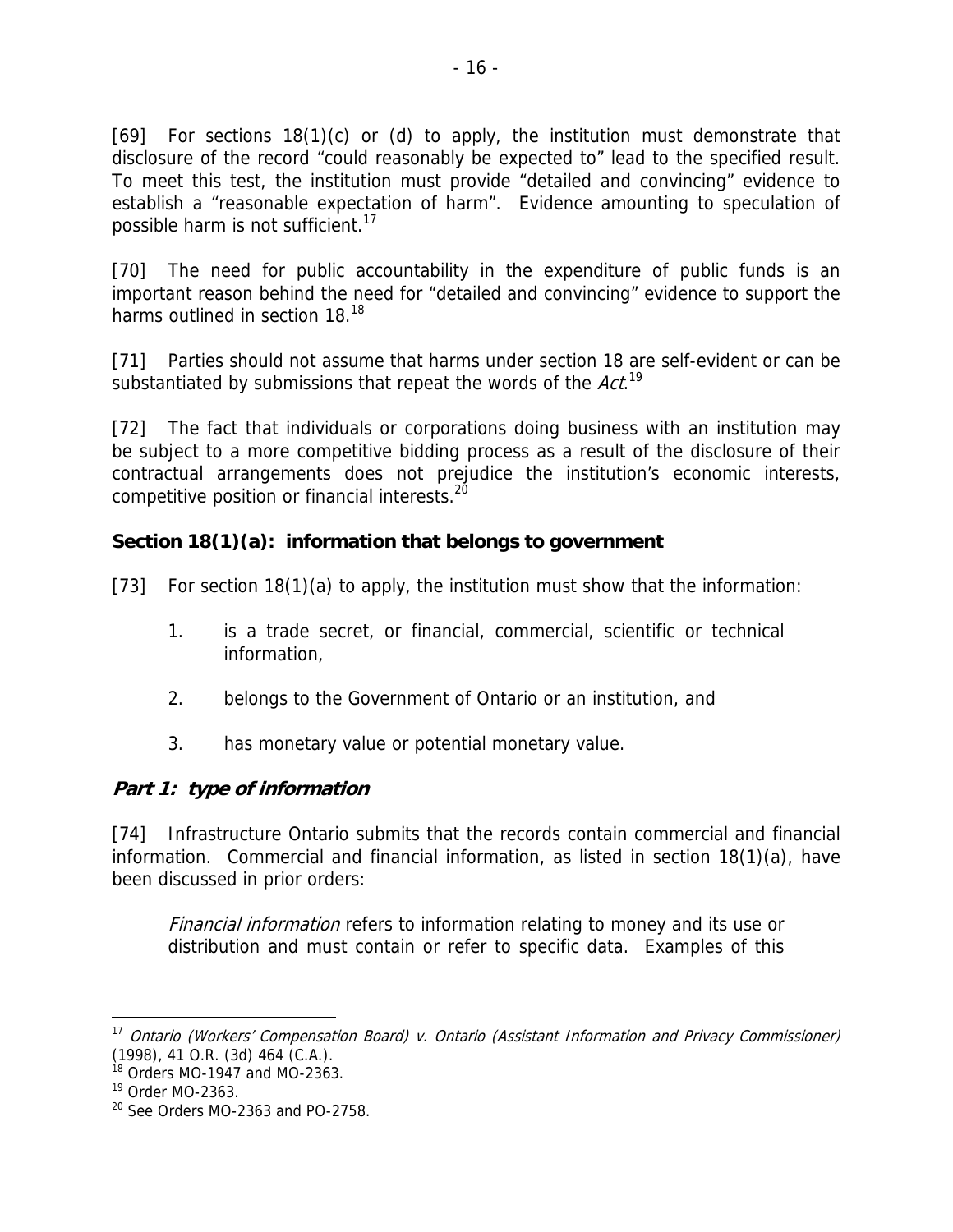type of information include cost accounting methods, pricing practices, profit and loss data, overhead and operating costs.<sup>21</sup>

Commercial information is information that relates solely to the buying, selling or exchange of merchandise or services. This term can apply to both profit-making enterprises and non-profit organizations, and has equal application to both large and small enterprises. $^{22}$  The fact that a record might have monetary value or potential monetary value does not necessarily mean that the record itself contains commercial information.<sup>23</sup>

[75] With respect to Infrastructure Ontario's position that the record contains financial information, it states that under the terms of the agreement, the affected party will pay all costs related to the operation, maintenance and lifecycle repair and renewal of the highway service centres for 50 years, and will share a portion of the revenue generated with the province. The cost to design and construct the highway service centres is approximately 300 million dollars. The affected party will contribute 100 million dollars and the province will contribute the other 200 million dollars. Under the agreement, the province expects its share of the investment to be fully recovered over the duration of the project agreement. All of the records at issue contain particular information relating to payment of money and its use, including between the parties to the agreement.

[76] Infrastructure Ontario also takes the position that the record contains commercial information in that it includes terms setting out certain payments to be made by the Province to the affected party for the provision of services offered by the affected party.

[77] The appellant submits that Infrastructure Ontario has not demonstrated that the records contain commercial information.

[78] I have reviewed the records and agree with Infrastructure Ontario that they contain "commercial" and "financial" information, as defined above. As discussed in my section 17(1) analysis, the records set out the particulars of capital and concession payment, rent and gainshare, competitive pricing, compensation on termination, strategic infrastructure investment, closing financial model, and refinancing. These records clearly relate to money and refer to specific data, as well as to the buying and selling of services.

1

<sup>21</sup> Order PO-2010.

<sup>22</sup> Order PO-2010.

<sup>23</sup> Order P-1621.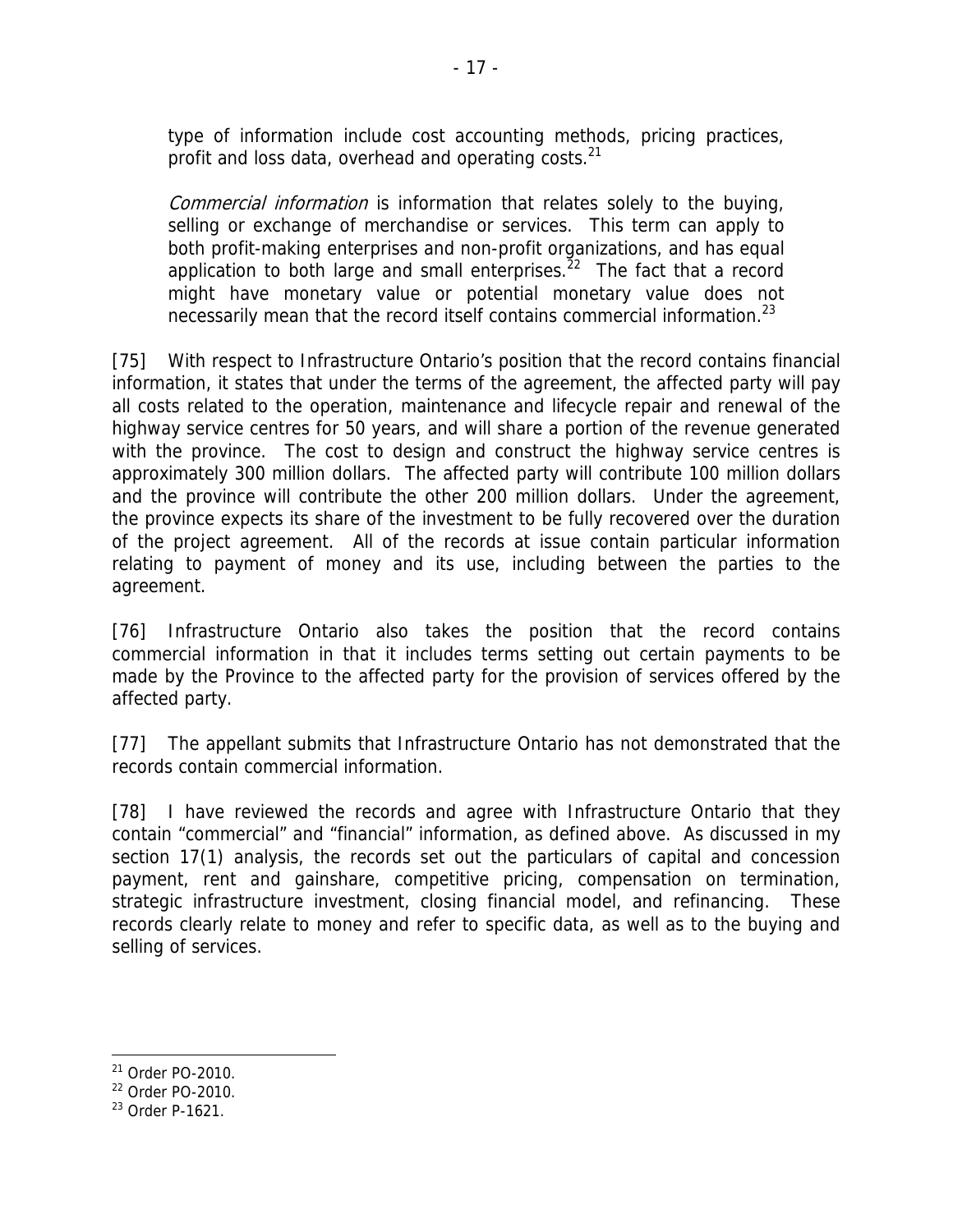#### **Part 2: belongs to**

[79] The term "belongs to" refers to "ownership" by an institution. It is more than the right simply to possess, use or dispose of information, or control access to the physical record in which the information is contained. For information to "belong to" an institution, the institution must have some proprietary interest in it either in a traditional intellectual property sense – such as copyright, trade mark, patent or industrial design – or in the sense that the law would recognize a substantial interest in protecting the information from misappropriation by another party.

[80] Examples of the latter type of information may include trade secrets, businessto-business mailing lists,  $24$  customer or supplier lists, price lists, or other types of confidential business information. In each of these examples, there is an inherent monetary value in the information to the organization resulting from the expenditure of money or the application of skill and effort to develop the information. If, in addition, the information is consistently treated in a confidential manner, and it derives its value to the organization from not being generally known, the courts will recognize a valid interest in protecting the confidential business information from misappropriation by others.<sup>25</sup>

[81] Infrastructure Ontario submits that the record belongs to them and is its property, for the following reasons:

- the record was created as a result of the application of considerable skill and effort, i.e., by preparing the template request for proposal documentation that is used for its AFP procurement process, which is copyright protected;
- the project agreement and schedules are part of Infrastructure Ontario's copyright protected templates;
- there is confidential commercial and financial information in the schedules as a result of the affected party submitting its pricing information in its bid under the procurement process. For example, Schedule 30, which is the affected party's financial model, was accepted by Infrastructure Ontario and formed the basis of all pricing within the agreement;

<sup>24</sup> Order P-636.

 $25$  Order PO-1763, upheld on judicial review in *Ontario Lottery and Gaming Corporation v. Ontario* (Information and Privacy Commissioner), [2001] O.J. No. 2552 (Div. Ct.). See also Orders PO-1805, PO-2226 and PO-2632.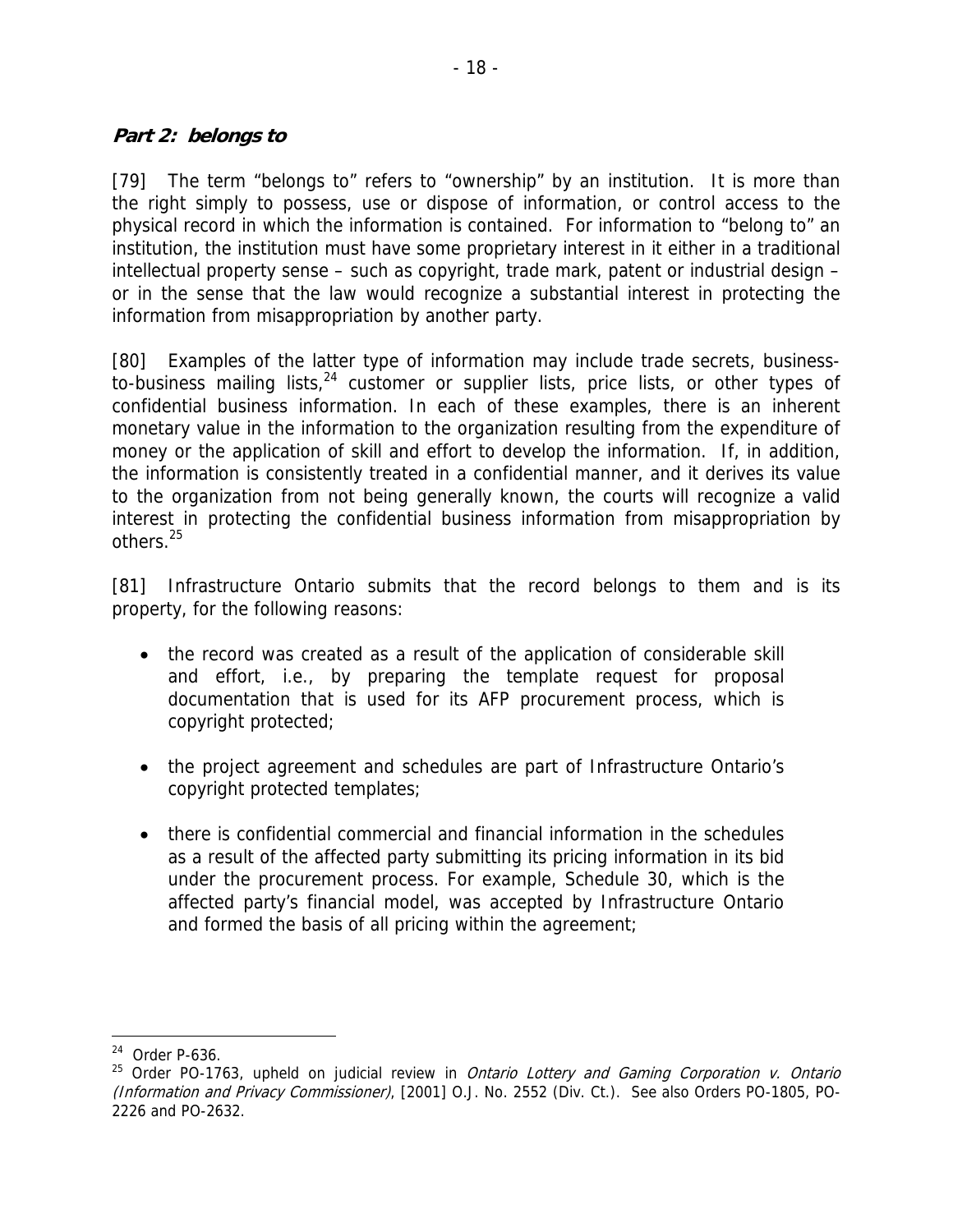the affected party's proposal submission became the property of Infrastructure Ontario once accepted, and was formalized by the project agreement.

[82] The appellant did not make representations on whether the records belong to Infrastructure Ontario.

[83] In keeping with my findings in my section 17(1) analysis, I find that the information contained in the agreement does not "belong" exclusively to Infrastructure Ontario, but was the product of negotiation(s) with the affected party. I do not accept that the schedules, once incorporated into the project agreement, became the property of Infrastructure Ontario. The project agreement and its schedules comprise the contract between the affected party and Infrastructure Ontario, setting out each party's rights and responsibilities. I also note that the RFP document, which Infrastructure Ontario submits is copyright protected, is not at issue in this appeal.

[84] The project agreement was the result of negotiations between Infrastructure Ontario and the affected party. Therefore, the schedules that comprise the records at issue are not proprietary information of Infrastructure Ontario and do not satisfy the second part of the test under the discretionary exemption in section 18(1)(a).

[85] Given that all of the parts of the test under section 18(1)(a) must be met, I find that this exemption has no application to the records in this appeal.

### **Section 18(1)(c): prejudice to economic interests and section 18(1)(d): injury to financial interests**

Infrastructure Ontario provided combined representations on sections 18(1)(c) and (d), and I shall proceed on that basis.

[86] The purpose of section  $18(1)(c)$  is to protect the ability of institutions to earn money in the marketplace. This exemption recognizes that institutions sometimes have economic interests and compete for business with other public or private sector entities, and it provides discretion to refuse disclosure of information on the basis of a reasonable expectation of prejudice to these economic interests or competitive positions.26

[87] This exemption is arguably broader than section 18(1)(a) in that it does not require the institution to establish that the information in the record belongs to the institution, that it falls within any particular category or type of information, or that it has intrinsic monetary value. The exemption requires only that disclosure of the

<sup>26</sup> Orders P-1190 and MO-2233.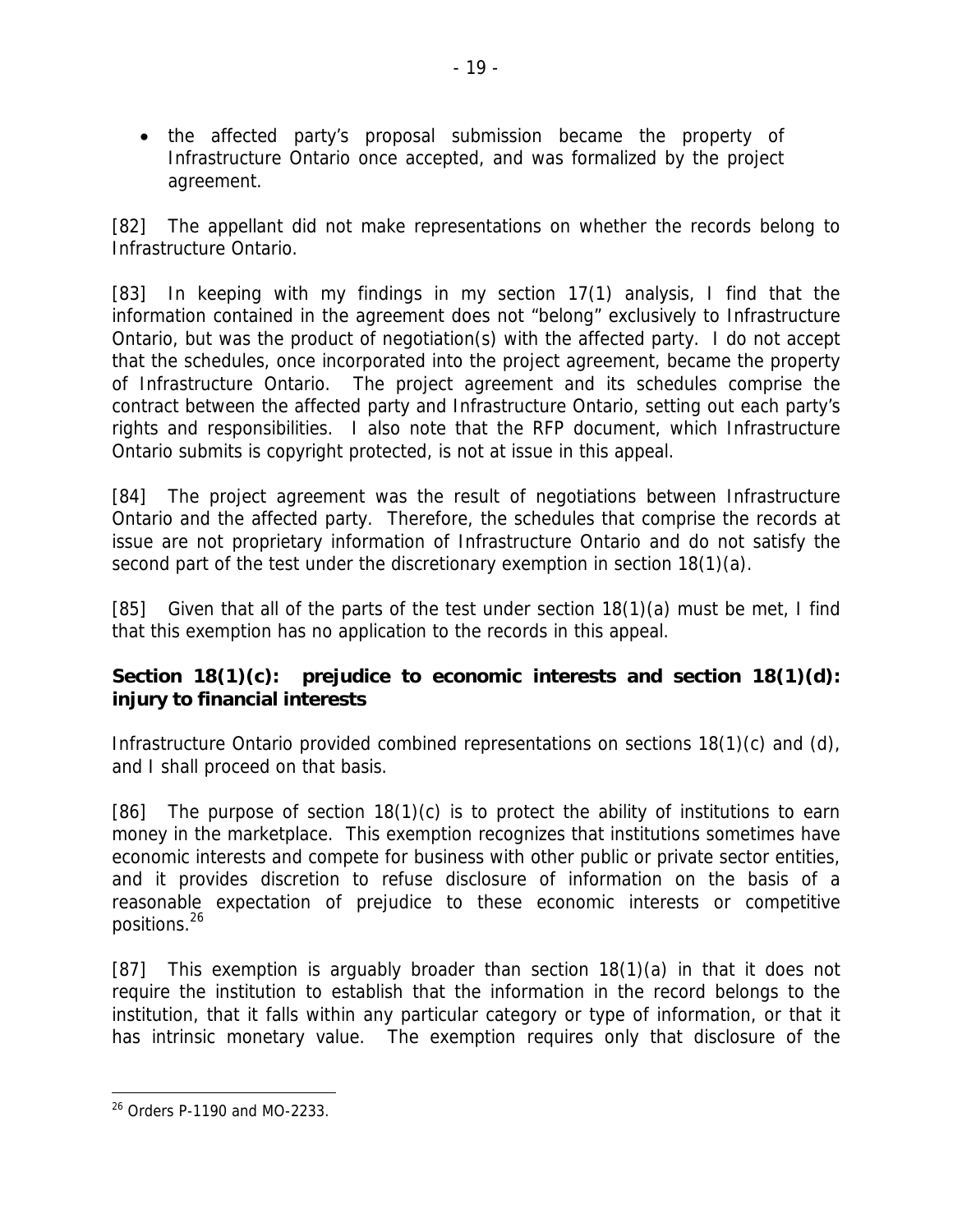information could reasonably be expected to prejudice the institution's economic interests or competitive position. $27$ 

[88] With respect to section 18(1)(d), given that one of the harms sought to be avoided is injury to the "ability of the Government of Ontario to manage the economy of Ontario", section 18(1)(d), in particular, is intended to protect the broader economic interests of Ontarians.<sup>28</sup>

[89] Infrastructure Ontario submits that approximately sixty major projects have been assigned to it by the province to manage. Infrastructure Ontario further submits that disclosure of the information at issue would jeopardize their financial interests and ability to negotiate the best deal with other bidders on similar projects, and compromise the effectiveness of any future AFP procurement process by Infrastructure Ontario. This, in turn, would affect the economic interests and competitive position of Infrastructure Ontario and the province in any future procurement process.

[90] In particular, Infrastructure Ontario argues that part of the project agreement relates to concessionary pricing. Should it be determined, by the release of the information, that Infrastructure Ontario had negotiated a concessionary price that was comparably lower than other similar assigned projects, other bidders would expect the province to negotiate the same or lower price benchmark in the future. As a result, this would hamper Infrastructure Ontario's ability to negotiate pricing on other projects, weaken its bargaining position and ultimately would "debilitate" the province's ability to manage its economy, resulting in additional costs to tax payers.

[91] Infrastructure Ontario cites Adjudicator Catherine Corban's decision in Order PO-2569 and describes the fact situation in that order as being similar to this appeal. In that Order, Adjudicator Corban found that disclosure of the information at issue would undermine the province's ability to negotiate competitive financial contribution packages with respect to business ventures and that knowledge of the province's bottom line could prejudice the economic interests of the Ministry.

[92] Infrastructure Ontario also submits that its ability to negotiate on other projects would be compromised as disclosure would indicate the terms, specifically pricing terms, that Infrastructure Ontario are prepared to accept on such projects, possibly leading to additional costs incurred by the Province.

<u>.</u>

<sup>27</sup> Orders PO-2014-I, MO-2233, MO-2363, PO-2632 and PO-2758.

<sup>&</sup>lt;sup>28</sup> Order P-1398 upheld on judicial review in *Ontario (Ministry of Finance) v. Ontario (Information and* Privacy Commissioner), [1999] 118 O.A.C. 108, [1999] O.J. No. 484 (C.A.), leave to appeal to Supreme Court of Canada refused (January 20, 2000), Doc. 27191 (S.C.C.); see also Order MO-2233.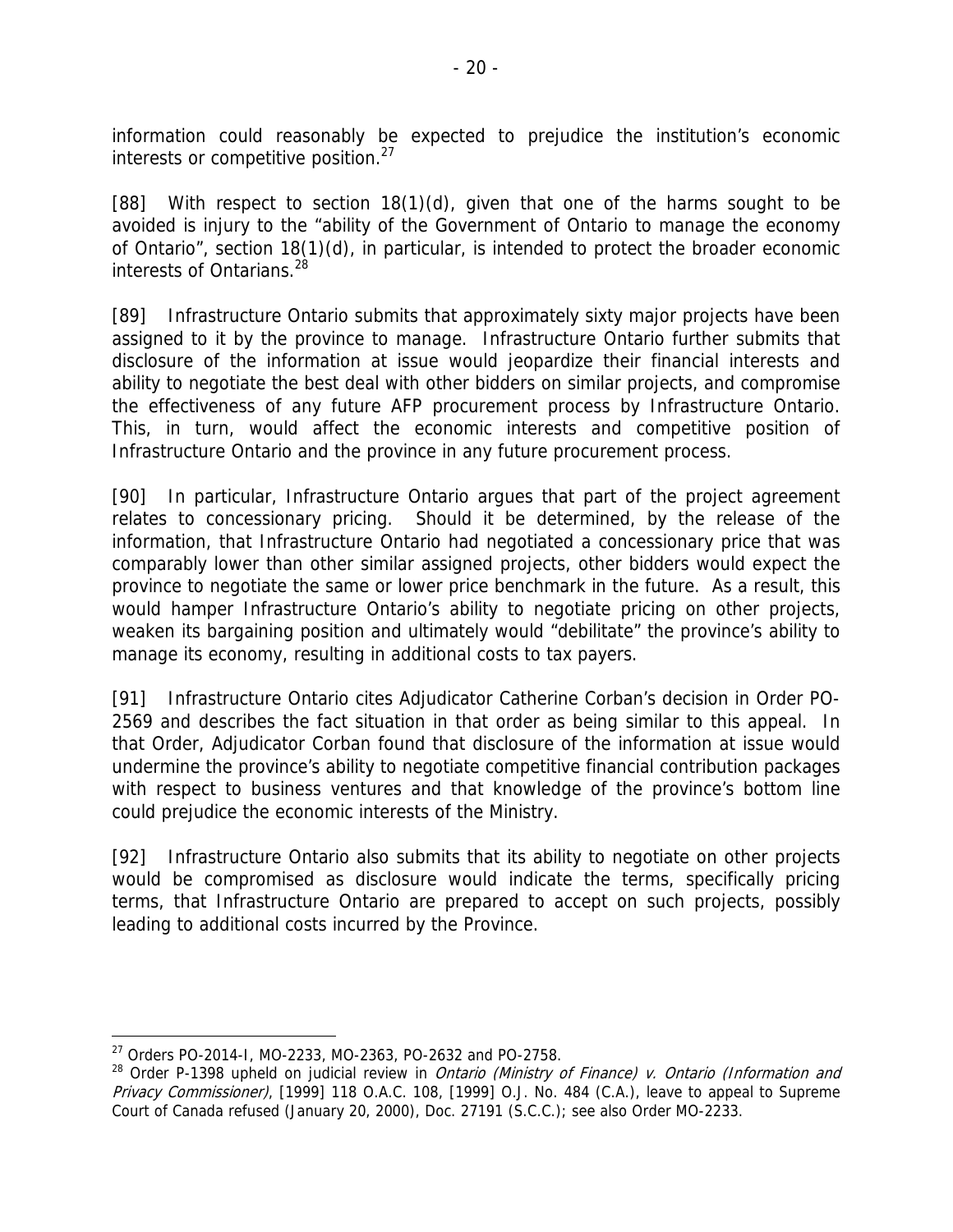[93] The indirect consequence is that other bidders will not be forthcoming in revealing confidential commercial and financial information to Infrastructure Ontario in their proposals for fear of public disclosure of such information.

[94] The injury to the province (and taxpayers) is that certain projects may not be completed or there could be delays in completing the projects if similar information was no longer supplied by bidders.

[95] Infrastructure Ontario provided a letter written by the Executive Vice President (VP) of Infrastructure Ontario division, who states:

The integrity of Infrastructure Ontario's AFP process is fundamentally based on the fact that none of the bidders have access to another bidder's proposal. If such information were to be released publicly, the confidence of the bidding community would be undermined and could allow key competitors to gain a detailed understanding of pricing strategy that bidders rely on to remain confidential.

[96] The VP then goes on to describe the injury and harm that, in Infrastructure Ontario's view, would result to the province:

- Infrastructure Ontario's ability to negotiate the best deal for Ontarians with other bidders on similar projects would be undermined for the reasons set out by MTO and that negotiating the "best deal" is paramount and should not be based on other respective projects bid pricing submissions; and
- Bidders may submit bids but withhold pricing information for the reasons set out by MTO. Without pricing information, it would be impossible for Infrastructure Ontario to evaluate proposals and the province would not be able to construct projects for the best possible price, resulting in delays and substantial increases in costs.

[97] The appellant submits that Infrastructure Ontario's "Building a Better Tomorrow" framework document indicates that "stakeholders involved in delivering public infrastructure initiatives must be accountable" and that "the development of public infrastructure initiatives must be fair, transparent and efficient," with contracts "based on clear, comprehensive guidelines and full public disclosure."

[98] The appellant states:

…[T]here must be an expectation of openness and transparency by third parties that when they enter into contracts for public sector infrastructure projects that, while there may be some confidentiality of commercial and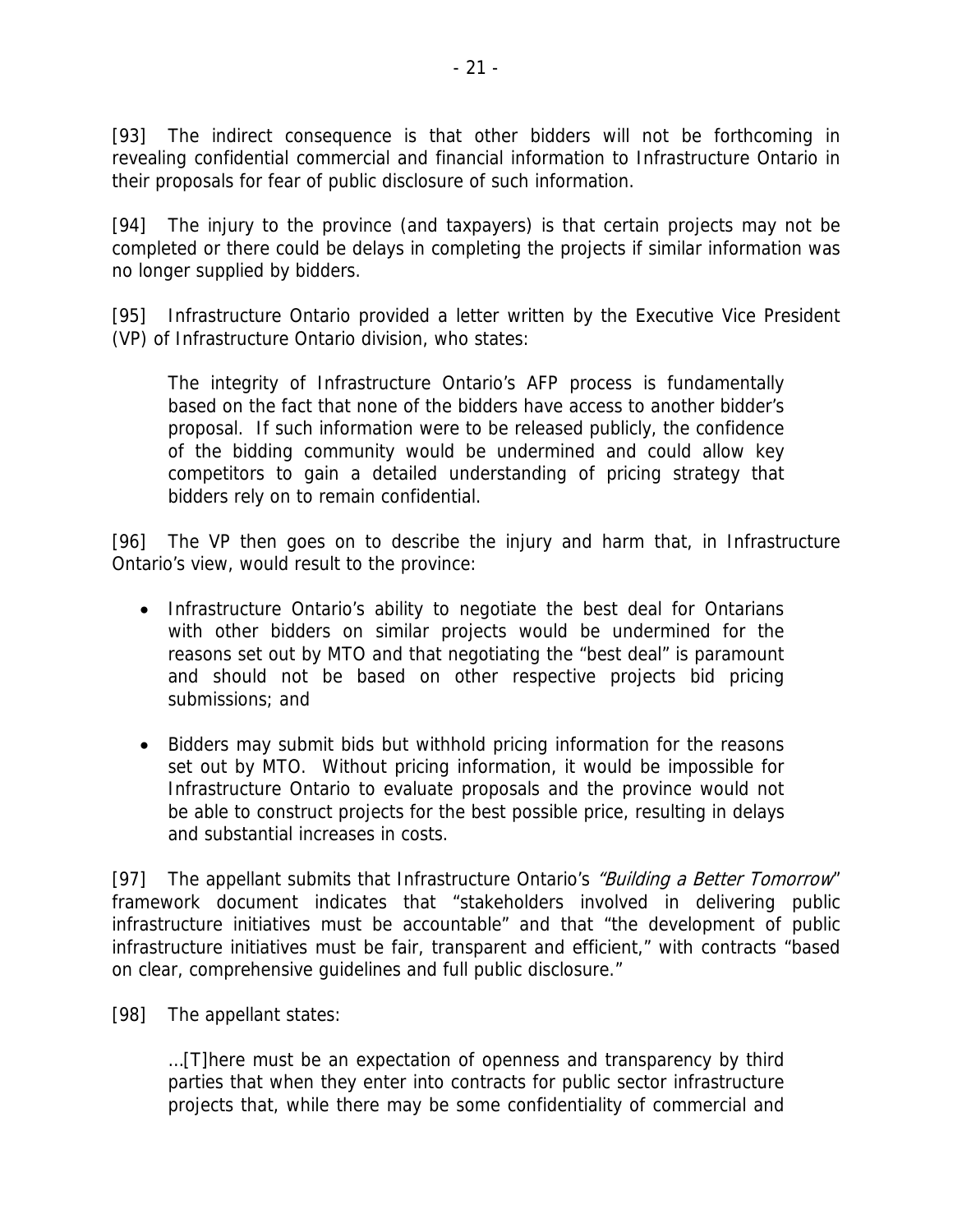financial information, basic financial arrangements will be made available to the public.

[99] The appellant is of the view that, by failing to make public basic details about the financial nature of the public-private partnership, including respective investments and revenues by the parties to the project agreement, Infrastructure Ontario is harming the interests of Ontario taxpayers by "hindering accountability of the use of tax dollars, and violating its stated principles of transparency, efficiency and fairness."

[100] In reply, Infrastructure Ontario reasserted its position stated in its original representations and also indicated that pursuant to the "Building a Better Tomorrow" framework, all project agreements are disclosed and published on Infrastructure Ontario's website subject to certain commercial and financial information being redacted in accordance with Infrastructure Ontario's guidelines on disclosure practices. Infrastructure Ontario submits that, while they have made fulsome disclosure of the project agreement and its schedules on the website, there are portions of the schedules that contain confidential commercial and financial information.

[101] Infrastructure Ontario's position is that other private sector businesses would be disinclined to participate in joint projects with it if they were required to share what they consider to be proprietary information. I do not agree. In my view, it is not reasonable to suggest that participation by private sector partners in projects involving government bodies is less likely should information such as that at issue be made publicly available through access to information requests. Consistent with this view, I note that I have already found portions of the record to have qualified for exemption from disclosure pursuant to section 17, which is the appropriate mechanism to protect the legitimate interests of third parties.

[102] Infrastructure Ontario has submitted that Adjudicator Corban's Order PO-2569 is similar to this appeal. In the appeal that resulted in Order PO-2569, all the records at issue related to the Province's proposal issued in response to an aircraft manufacturer's RFP for a jurisdiction to host a final assembly plant necessary to construct aircraft. In other words, in that appeal the Province was competing with other jurisdictions to entice a business to set up a manufacturing facility in Ontario. The facts of this appeal are quite different. The record in this appeal reflects the final contract between Infrastructure Ontario and the successful proponent who responded to Infrastructure Ontario's RFP. The competitor is the affected party, not Infrastructure Ontario.

[103] With respect to the flow of payments between Infrastructure Ontario and the affected party, I adopt the reasoning of Senior Adjudicator John Higgins in Order PO-2758, in which he stated:

… McMaster's arguments ignore an absolutely fundamental fact of the marketplace. That is to say, if a competitor (or renewing party) truly